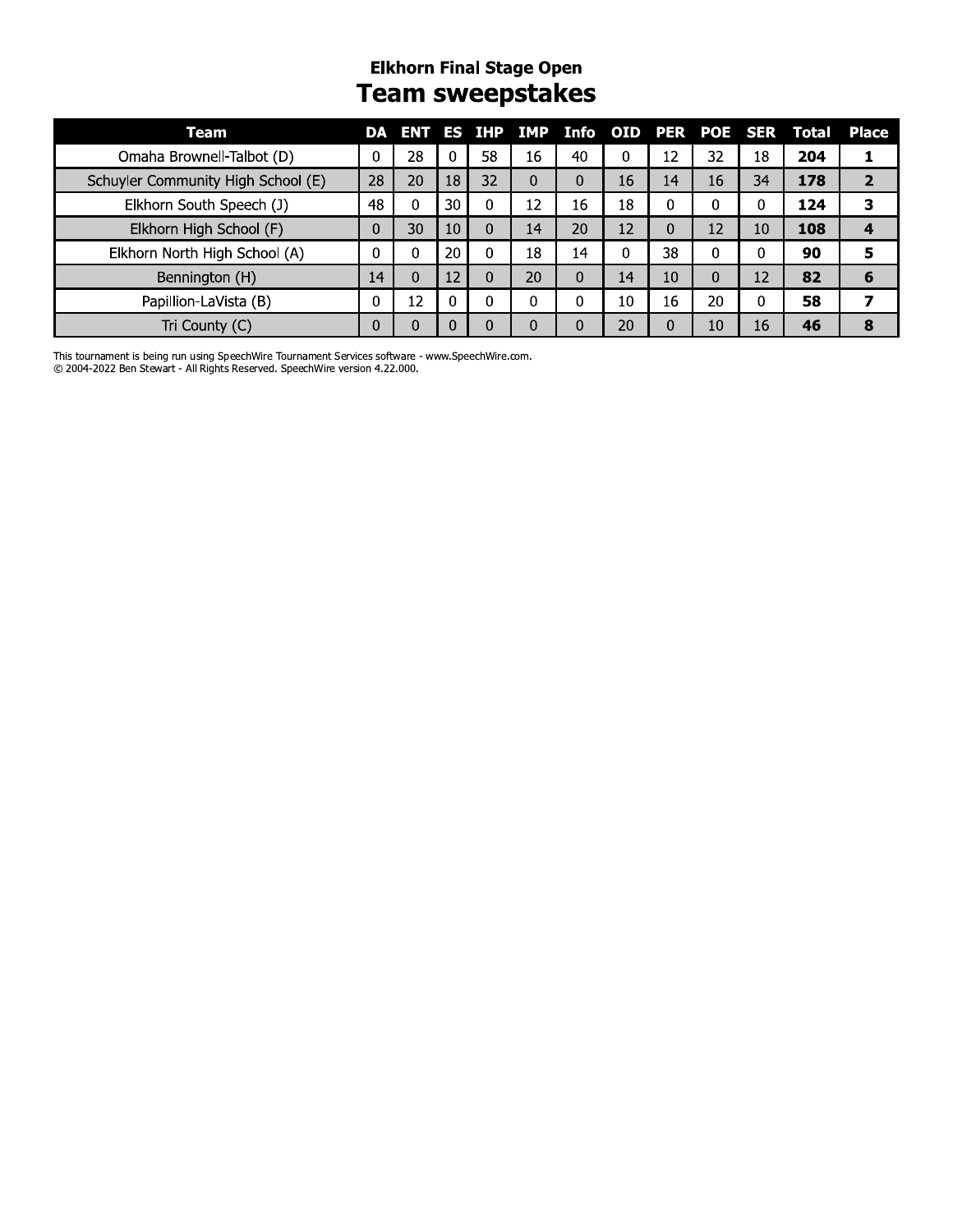#### Eiknorn Finai Stage Open **DUET ACTING**

| Code            | <b>Team</b>                                                                 | Competitor(s)                                                                                    | <b>Division</b> | 1                      | <b>Prelims</b><br>$\overline{2}$ |                | Rank Spkr.<br>total points | <b>Head</b><br>to<br>head | <b>Recips</b> | Prelim |
|-----------------|-----------------------------------------------------------------------------|--------------------------------------------------------------------------------------------------|-----------------|------------------------|----------------------------------|----------------|----------------------------|---------------------------|---------------|--------|
| C16             | Tri County                                                                  | McKenzie Smith and Jackson<br>McNiff                                                             | Varsity         | $\overline{2}$<br>(49) | 3<br>(45)                        | 5              | 94                         |                           | 0.83          |        |
| D <sub>13</sub> | Omaha Brownell-Talbot                                                       | Rayaan Sattar and Bavishya Bachu                                                                 | Varsity         | 3<br>(44)              | $\overline{2}$<br>(48)           | 5              | 92                         |                           | 0.83          |        |
| D7              | Omaha Brownell-Talbot                                                       | Ava Larson Gallegos and Guy<br>Shipley                                                           | Varsity         | $\overline{2}$<br>(47) | 3<br>(46)                        | 5              | 93                         |                           | 0.83          |        |
| E12             | Schuyler Community High<br>School                                           | Joel Medina and Alex Aldana                                                                      | Varsity         | $\overline{4}$<br>(47) | $\mathbf{1}$<br>(49)             | 5              | 96                         |                           | 1.25          |        |
| E <sub>9</sub>  | Schuyler Community High<br>School                                           | Josue Fuentes and Janey Parra                                                                    | Varsity         | $\overline{2}$<br>(49) | 1<br>(50)                        | 3              | 99                         |                           | 1.50          |        |
| F <sub>13</sub> | Elkhorn High School                                                         | Daphne Crews and Chris Wickham                                                                   | Varsity         | 3<br>(46)              | $\overline{4}$<br>(46)           | $\overline{7}$ | 92                         |                           | 0.58          |        |
| F7              | Elkhorn High School                                                         | Maureen Kubicek and Lucia (Leo)<br>LaPuzza                                                       | Novice          | $\overline{4}$<br>(42) | $\overline{\mathcal{A}}$<br>(45) | 8              | 87                         |                           | 0.50          |        |
| H11             | Bennington                                                                  | Hailey Panowicz and Elianna<br>Loftus                                                            | Varsity         | $\overline{a}$<br>(45) | $\overline{a}$<br>(40)           | 8              | 85                         |                           | 0.50          |        |
| H <sub>12</sub> | Bennington                                                                  | Alexa Hall and Linnea Larson                                                                     | Varsity         | 3<br>(48)              | $\mathbf{1}$<br>(48)             | $\overline{4}$ | 96                         |                           | 1.33          |        |
| <b>J10</b>      | Elkhorn South Speech                                                        | Thailia Schroeder and Morgan<br>Foote                                                            | Varsity         | $\mathbf{1}$<br>(50)   | $\overline{2}$<br>(47)           | 3              | 97                         |                           | 1.50          |        |
| J <sub>5</sub>  | Elkhorn South Speech                                                        | Gwyneth Weiss and Ava Fowler                                                                     | Varsity         | 1<br>(48)              | $\overline{2}$<br>(47)           | 3              | 95                         |                           | 1.50          |        |
| J8              | Elkhorn South Speech                                                        | Federico Lesmes and Brenna<br>Whitten                                                            | Varsity         | 1<br>(49)              | 3<br>(47)                        | $\overline{4}$ | 96                         |                           | 1.33          |        |
|                 | © 2004-2022 Ben Stewart - All Rights Reserved. SpeechWire version 4.22.000. | This tournament is being run using SpeechWire Tournament Services software - www.SpeechWire.com. |                 |                        |                                  |                |                            |                           |               |        |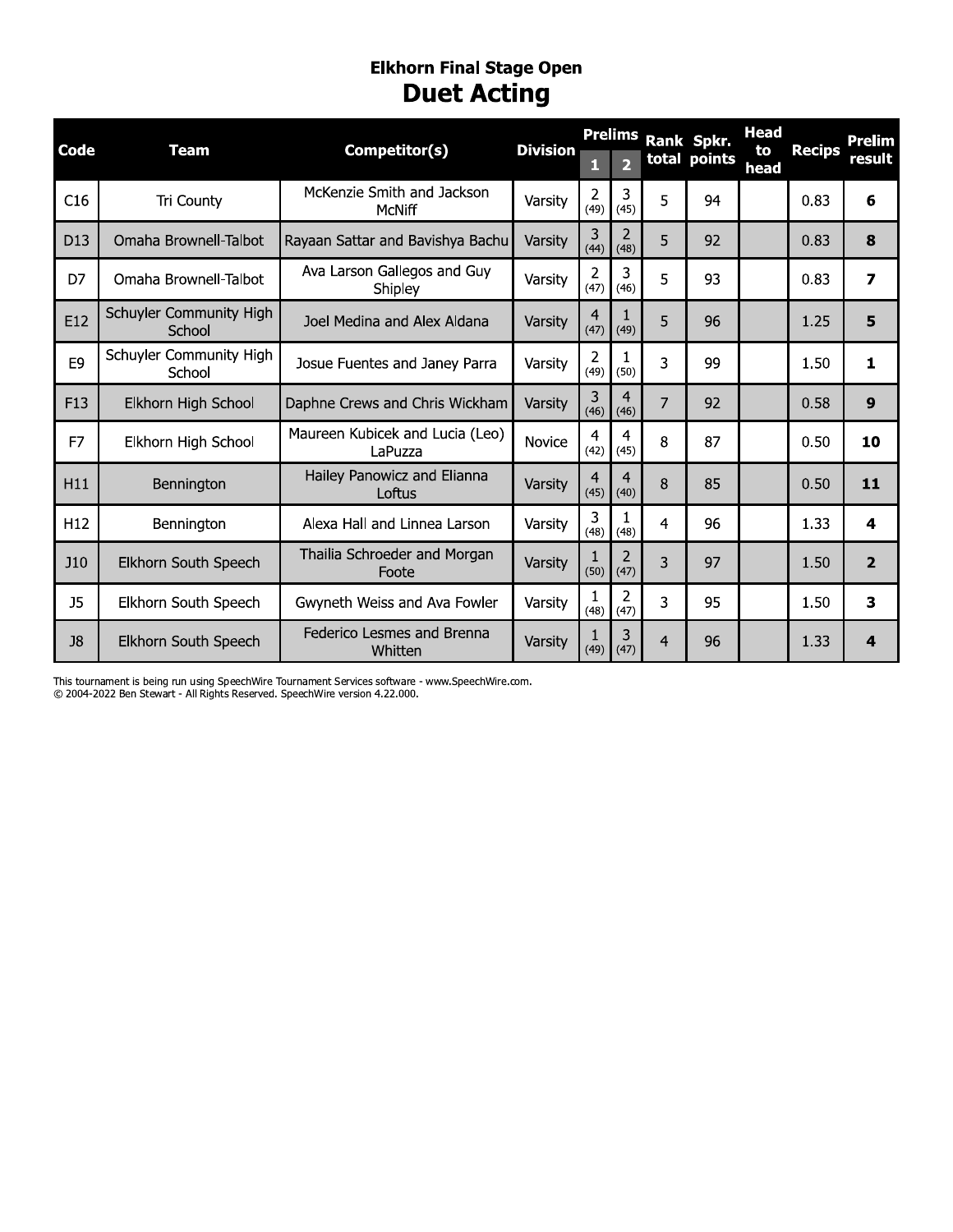# Elkhorn Final Stage Open<br>Entertainment Speaking

| <b>Code</b>    | <b>Team</b>                    | Competitor(s)      | <b>Division</b> |       | <b>Prelims</b><br>D |    | total points | Rank Spkr. Head to<br>head | <b>Recips</b> | Prelim<br>result |
|----------------|--------------------------------|--------------------|-----------------|-------|---------------------|----|--------------|----------------------------|---------------|------------------|
| <b>B2</b>      | Papillion-LaVista              | Liam Wachter       | Varsity         |       | $4(46)$ 2(49)       | 6  | 95           |                            | 0.75          | 6                |
| C <sub>7</sub> | Tri County                     | Sophie Burgess     | Varsity         |       | $6(42)$ 5 (46)      | 11 | 88           | W                          | 0.37          | 9                |
| C <sub>8</sub> | Tri County                     | Natalie Barta      | Varsity         |       |                     |    |              |                            |               |                  |
| D <sub>8</sub> | Omaha Brownell-Talbot          | <b>Guy Shipley</b> | Varsity         |       | $2(47)$ $2(45)$     | 4  | 92           |                            | 1.00          | 4                |
| D <sub>9</sub> | Omaha Brownell-Talbot          | A.J. Puskar        | Varsity         | 2(47) | $\vert$ 1 (50)      | 3  | 97           |                            | 1.50          | 1                |
| E <sub>6</sub> | Schuyler Community High School | Colin Gibbons      | Varsity         |       | $1(48)$ 4(47)       | 5  | 95           |                            | 1.25          | 5                |
| E7             | Schuyler Community High School | Caitlin Kronberg   | Varsity         |       | $5(43)$ 3(43)       | 8  | 86           |                            | 0.53          | 7                |
| F <sub>8</sub> | Elkhorn High School            | Mya Larsen         | Varsity         |       | $1(49)$ 3(48)       | 4  | 97           |                            | 1.33          | 2                |
| F9             | Elkhorn High School            | Marielle Cruz      | Varsity         |       | $3(46)$ 1 (46)      | 4  | 92           | W                          | 1.33          | 3                |
| H <sub>8</sub> | Bennington                     | Gracelynn Bryant   | Varsity         |       | $4(45)$ $4(41)$     | 8  | 86           |                            | 0.50          | 8                |
| <b>J4</b>      | Elkhorn South Speech           | Grace Ulrich       | Novice          |       | $3(46)$ $5(40)$     | 8  | 86           |                            | 0.53          | 7                |
| J7             | Elkhorn South Speech           | Cole Coppersmith   | Novice          |       | $5(43)$ 6(45)       | 11 | 88           |                            | 0.37          | 10               |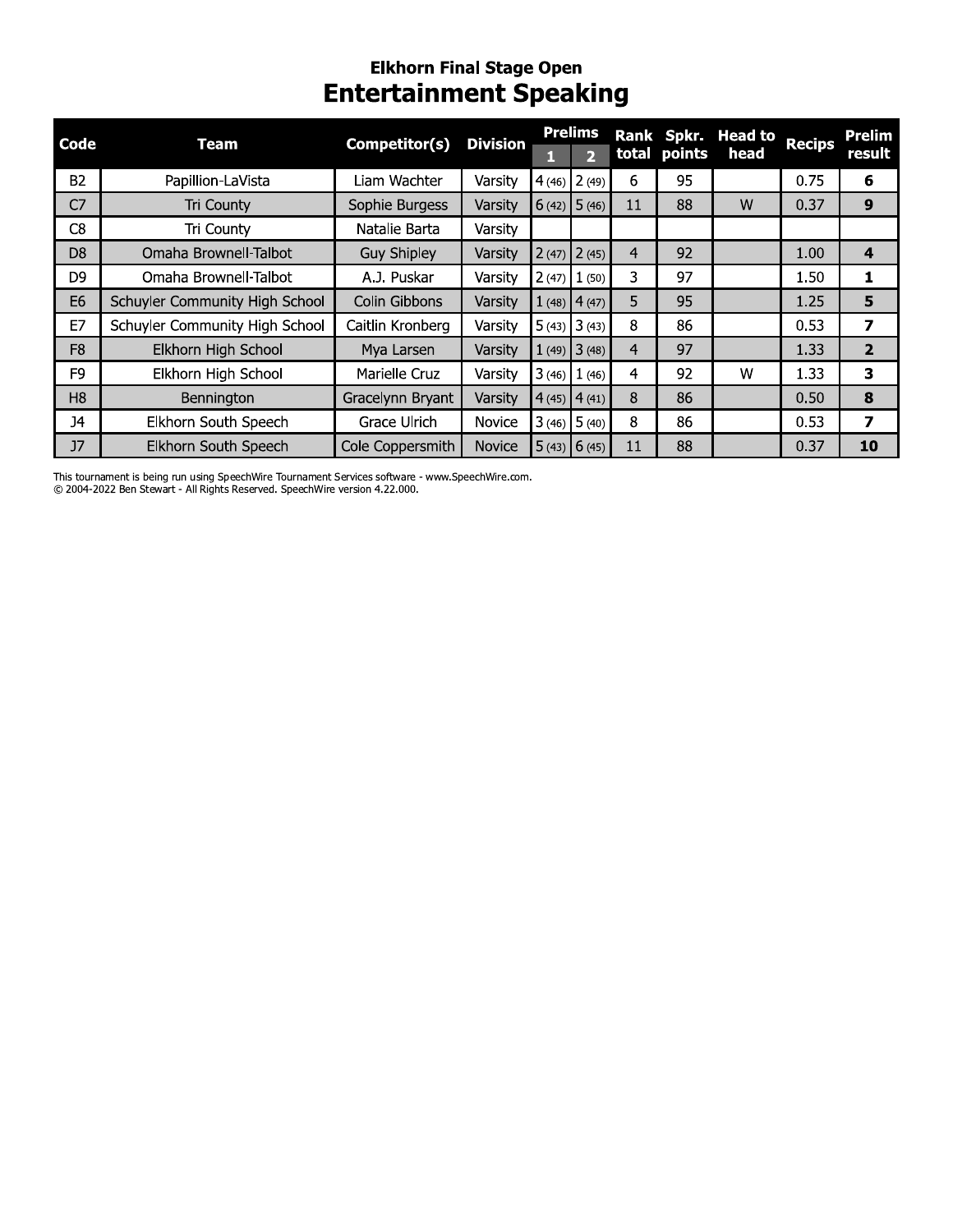#### **Elkhorn Final Stage Open Extemporaneous Speaking**

| Code            | Team                           | Competitor(s)      | <b>Division</b> |                 | <b>Prelims</b> |                |              | Rank Spkr. Head to | <b>Recips</b> | Prelim |
|-----------------|--------------------------------|--------------------|-----------------|-----------------|----------------|----------------|--------------|--------------------|---------------|--------|
|                 |                                |                    |                 | н               |                |                | total points | head               |               | result |
| A <sub>2</sub>  | Elkhorn North High School      | Alex Hagestad      | Varsity         | 1(49)           | 1(48)          | 2              | 97           |                    | 2.00          | 1      |
| A4              | Elkhorn North High School      | Sam Hanson         | Varsity         | 4(42)           | 4(47)          | 8              | 89           |                    | 0.50          | 10     |
| C10             | Tri County                     | Alex Paxton        | Varsity         | 15(38)          | 5(46)          | 10             | 84           |                    | 0.40          | 13     |
| C <sub>9</sub>  | Tri County                     | Grant Lewandowski  | Varsity         | $5(38)$ 4 (48)  |                | 9              | 86           |                    | 0.45          | 11     |
| D <sub>10</sub> | Omaha Brownell-Talbot          | Frankie Soto-Tighe | Varsity         | 3(42)           | 4(42)          | 7              | 84           |                    | 0.58          | 9      |
| D11             | Omaha Brownell-Talbot          | Jack Cohen         | Varsity         | 4(45)           | 2(47)          | 6              | 92           |                    | 0.75          | 7      |
| E <sub>3</sub>  | Schuyler Community High School | Elizabeth Harding  | Varsity         | 2(47)           | 1(50)          | 3              | 97           |                    | 1.50          | 2      |
| F <sub>10</sub> | Elkhorn High School            | Megan Moore        | Novice          | $2(46)$ $2(49)$ |                | $\overline{4}$ | 95           |                    | 1.00          | 3      |
| F <sub>3</sub>  | Elkhorn High School            | Kelly Knutson      | <b>Novice</b>   | 4(39)           | 5(40)          | 9              | 79           |                    | 0.45          | 12     |
| F <sub>9</sub>  | Elkhorn High School            | Marielle Cruz      | <b>Novice</b>   | $2(47)$ $3(44)$ |                | 5              | 91           |                    | 0.83          | 6      |
| H <sub>6</sub>  | Bennington                     | Mae Frost          | Varsity         | 1(47)           | 1(50)          | 2              | 97           |                    | 2.00          | 1      |
| H <sub>9</sub>  | Bennington                     | Ryan Taylor        | <b>Novice</b>   | $3(43)$ $3(48)$ |                | 6              | 91           |                    | 0.67          | 8      |
| J1              | Elkhorn South Speech           | Rachel Wu          | Varsity         | $3(45)$ $2(46)$ |                | 5              | 91           | w                  | 0.83          | 5      |
| J <sub>6</sub>  | Elkhorn South Speech           | Ralph Keen         | Varsity         |                 | $1(48)$ 3(46)  | 4              | 94           |                    | 1.33          | 4      |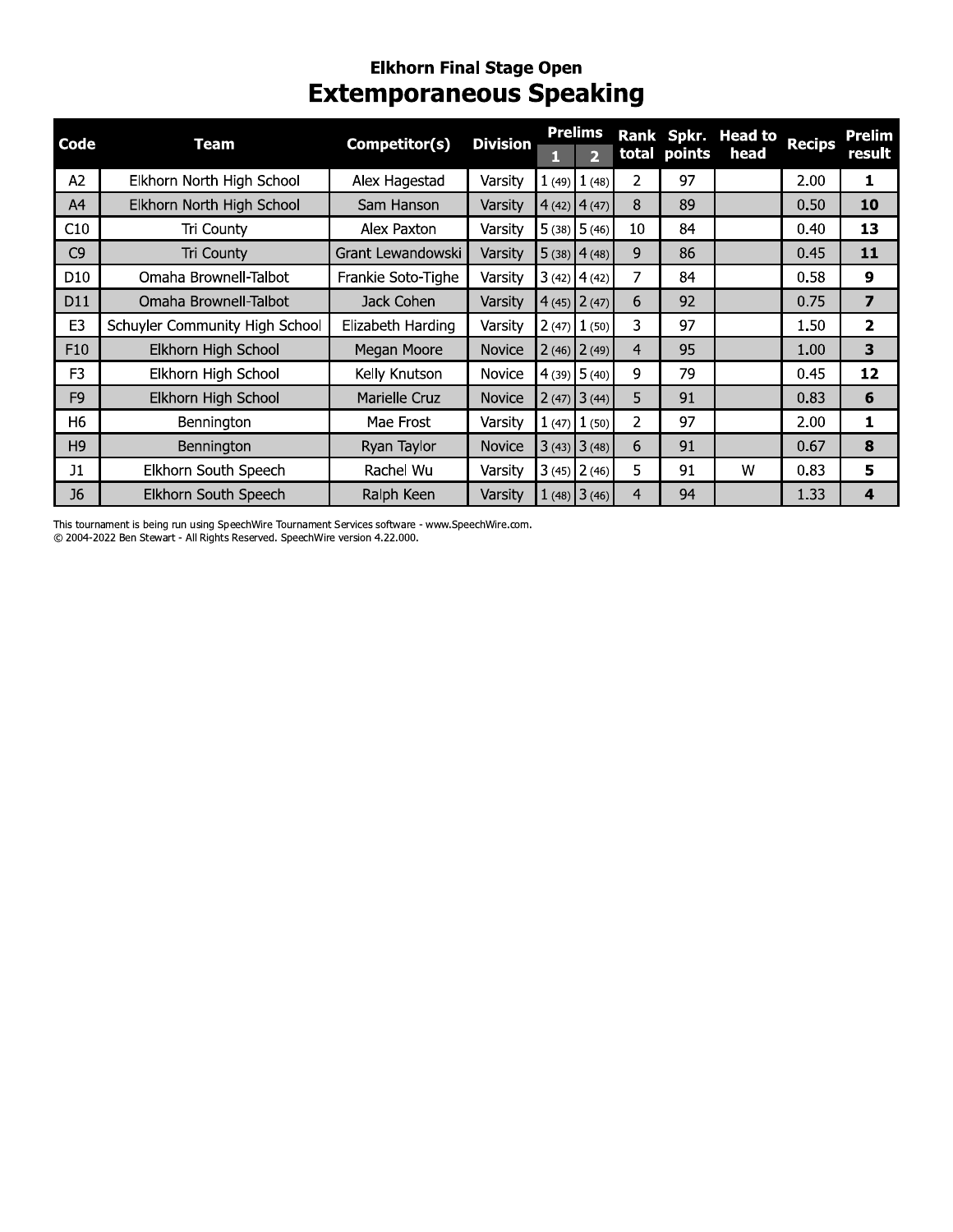#### **Elkhorn Final Stage Open Humorous Prose**

| Code           | Team                           | Competitor(s)       | <b>Division</b> | ш | <b>Prelims</b><br>$\overline{2}$ | Rank           | total points | Spkr. Head to<br>head | <b>Recips</b> | Prelim<br>result |
|----------------|--------------------------------|---------------------|-----------------|---|----------------------------------|----------------|--------------|-----------------------|---------------|------------------|
| C11            | Tri County                     | Chaeli Taylor       | Varsity         |   | $3(48)$ $3(48)$                  | 6              | 96           |                       | 0.67          | 7                |
| C12            | Tri County                     | <b>Tyson Baker</b>  | Varsity         |   | $6(38)$ 5 (43)                   | 11             | 81           |                       | 0.37          | 16               |
| D12            | Omaha Brownell-Talbot          | Claire Cenovic      | Varsity         |   | $2(47)$ $1(49)$                  | 3              | 96           |                       | 1.50          | 5                |
| D13            | Omaha Brownell-Talbot          | Rayaan Sattar       | Varsity         |   | $2(48)$ $2(47)$                  | 4              | 95           |                       | 1.00          | 6                |
| D14            | Omaha Brownell-Talbot          | Kidman Ip           | Varsity         |   | $1(48)$ $2(49)$                  | 3              | 97           |                       | 1.50          | 4                |
| D15            | Omaha Brownell-Talbot          | Akshay Mehta        | Varsity         |   | $1(50)$ $2(49)$                  | 3              | 99           | W                     | 1.50          | $\overline{2}$   |
| E10            | Schuyler Community High School | Benjamin Lefdal     | Varsity         |   | $3(46)$ $3(48)$                  | 6              | 94           |                       | 0.67          | 8                |
| E11            | Schuyler Community High School | Michael Arriaza     | Varsity         |   | $1(49)$ $1(50)$                  | $\overline{2}$ | 99           |                       | 2.00          | 1                |
| E9             | Schuyler Community High School | Janey Parra         | Varsity         |   | $2(49)$ $1(50)$                  | 3              | 99           |                       | 1.50          | 3                |
| F11            | Elkhorn High School            | Darla Crews         | <b>Novice</b>   |   | $4(46)$ $4(47)$                  | 8              | 93           |                       | 0.50          | 10               |
| F <sub>2</sub> | Elkhorn High School            | Alyssa (Alex) Wight | Novice          |   | $5(40)$ 4 (44)                   | 9              | 84           |                       | 0.45          | 12               |
| H10            | Bennington                     | Wren Larson         | Varsity         |   | $3(47)$ $3(45)$                  | 6              | 92           |                       | 0.67          | $\boldsymbol{9}$ |
| J8             | Elkhorn South Speech           | Brenna Whitten      | Varsity         |   | $4(35)$ 5 (46)                   | 9              | 81           |                       | 0.45          | 13               |
| J9             | Elkhorn South Speech           | Ella Weaver         | Novice          |   | $4(42)$ 5 (46)                   | 9              | 88           |                       | 0.45          | 11               |
| K1             | Omaha North High Magnet School | Elizabeth Miller    | Novice          |   | $5(30)$ 4 (47)                   | 9              | 77           |                       | 0.45          | 14               |
| K4             | Omaha North High Magnet School | Bowen Steffan       | Novice          |   | $5(44)$ 6 (41)                   | 11             | 85           |                       | 0.37          | 15               |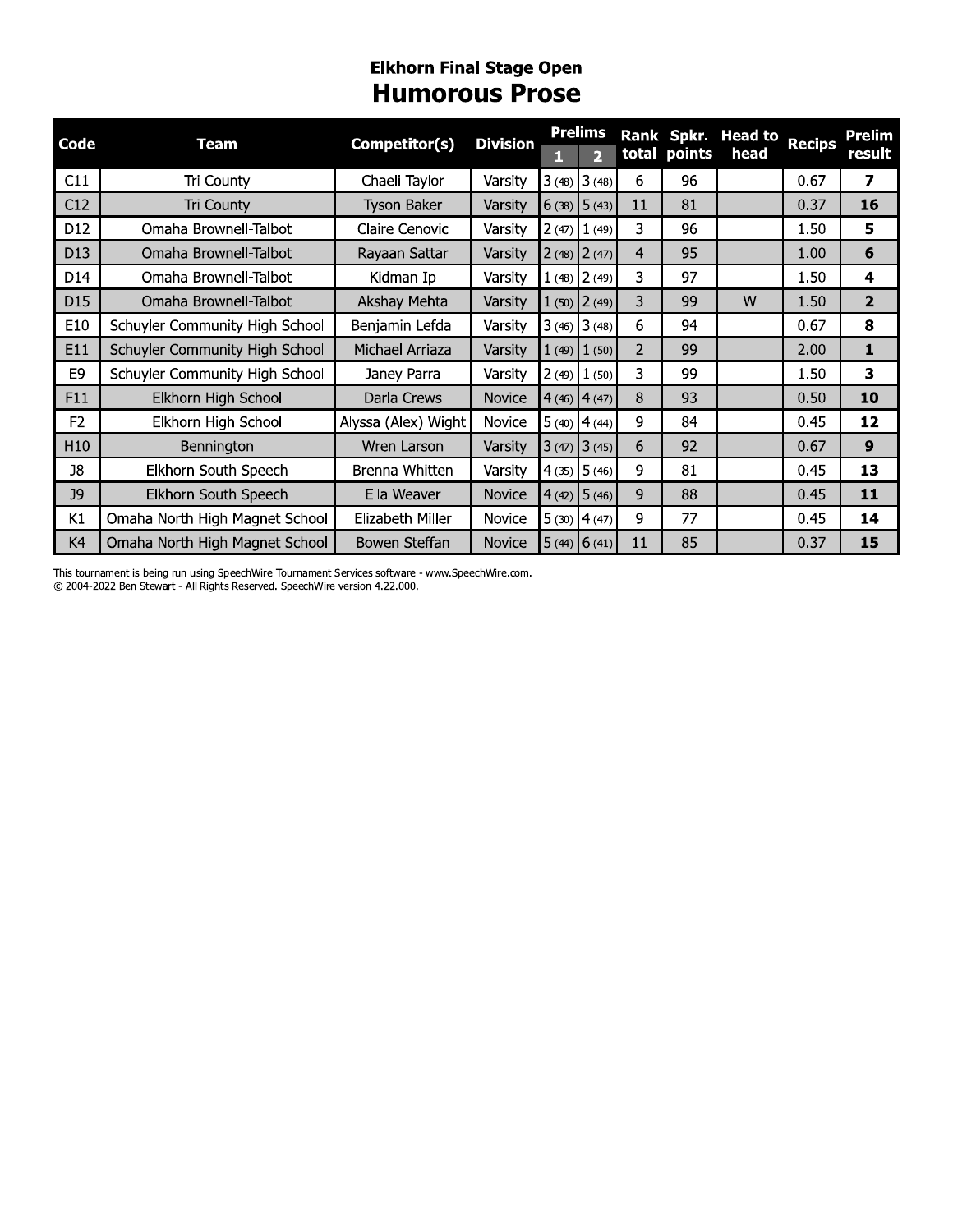# Elkhorn Final Stage Open<br>**Impromptu Speech**

| Code           | Team                      | Competitor(s)    | <b>Division</b> |       | <b>Prelims</b> |                         |    | Rank Head to Recips |      |     | Spkr. Prelim  |
|----------------|---------------------------|------------------|-----------------|-------|----------------|-------------------------|----|---------------------|------|-----|---------------|
|                |                           |                  |                 |       |                |                         |    | total head          |      |     | points result |
| A4             | Elkhorn North High School | Sam Hanson       | Varsity         |       |                | $2(46)$ $2(48)$ $2(49)$ | 6  |                     | 1.50 | 143 |               |
| D <sub>1</sub> | Omaha Brownell-Talbot     | Siri Doddapaneni | Varsity         |       |                | $3(45)$ 5 (45) 3 (47)   | 11 | W                   | 0.87 | 137 |               |
| F <sub>4</sub> | Elkhorn High School       | Tim Boomgarden   | Novice          |       |                | $(4(44)$ 3 (47) 4 (46)  | 11 |                     | 0.83 | 137 |               |
| H <sub>6</sub> | Bennington                | Mae Frost        | Varsity         | 1(47) |                | $1(49)$ $1(49)$         |    |                     | 3.00 | 145 |               |
| <b>J4</b>      | Elkhorn South Speech      | Grace Ulrich     | Novice          |       |                | $4(46)$ 5 (45)          | q  |                     | 0.45 | 91  |               |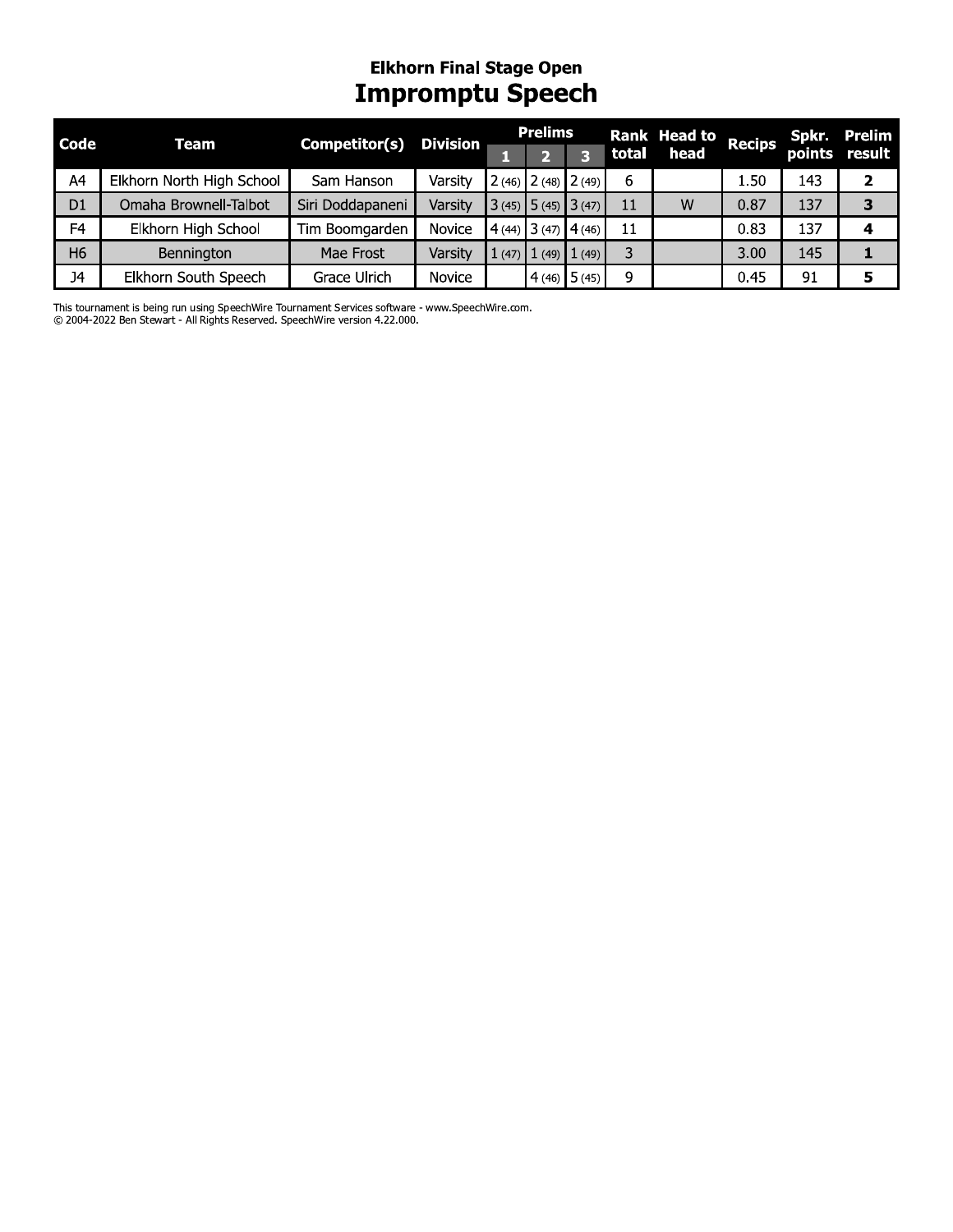## Elkhorn Final Stage Open<br> **Informative**

| Code           | Team                           | Competitor(s)       | <b>Division</b> |       | <b>Prelims</b>  | <b>Rank</b>    | Spkr.        | <b>Head to</b> | <b>Recips</b> | <b>Prelim</b>           |
|----------------|--------------------------------|---------------------|-----------------|-------|-----------------|----------------|--------------|----------------|---------------|-------------------------|
|                |                                |                     |                 |       | $\overline{2}$  |                | total points | head           |               | result                  |
| A1             | Elkhorn North High School      | Cole Sherar         | Novice          | 2(46) | 1(49)           | 3              | 95           |                | 1.50          | 4                       |
| C1             | <b>Tri County</b>              | Ella Clark          | Varsity         |       | $5(43)$ 4(45)   | 9              | 88           |                | 0.45          | 11                      |
| C <sub>2</sub> | Tri County                     | Payton Smidt        | Varsity         |       | $2(47)$ 4(47)   | 6              | 94           |                | 0.75          | 7                       |
| D <sub>1</sub> | Omaha Brownell-Talbot          | Siri Doddapaneni    | Varsity         |       | $1(48)$ $2(47)$ | 3              | 95           | W              | 1.50          | 3                       |
| D <sub>2</sub> | Omaha Brownell-Talbot          | Leah Obermoller     | Varsity         |       | $3(46)$ $2(48)$ | 5              | 94           |                | 0.83          | 6                       |
| D <sub>3</sub> | Omaha Brownell-Talbot          | Sophie Reimer       | Varsity         |       | $1(48)$ $1(49)$ | $\overline{2}$ | 97           |                | 2.00          | 1                       |
| E <sub>1</sub> | Schuyler Community High School | ViviAnne Sayer      | Varsity         |       | $5(42)$ 5 (46)  | 10             | 88           |                | 0.40          | 13                      |
| E16            | Schuyler Community High School | Jani Yepez          | Varsity         |       | $5(40)$ $5(44)$ | 10             | 84           |                | 0.40          | 14                      |
| F <sub>1</sub> | Elkhorn High School            | McKenzie Carlson    | Varsity         |       | $1(49)$ $2(48)$ | 3              | 97           |                | 1.50          | $\overline{\mathbf{2}}$ |
| F <sub>2</sub> | Elkhorn High School            | Alyssa (Alex) Wight | Varsity         |       | $3(45)$ 4(47)   | 7              | 92           |                | 0.58          | 9                       |
| H1             | Bennington                     | Godiva Kekeh        | Varsity         |       | $4(42)$ 5 (45)  | 9              | 87           |                | 0.45          | 12                      |
| H <sub>2</sub> | Bennington                     | Spencer Byars       | Novice          |       | $4(44)$ 3 (47)  | 7              | 91           |                | 0.58          | 10                      |
| H <sub>3</sub> | Bennington                     | Henry Houska        | Novice          |       | $4(45)$ 3 (46)  | 7              | 91           |                | 0.58          | 10                      |
| H <sub>4</sub> | Bennington                     | Justine Huse        | Novice          |       | $3(44)$ $3(47)$ | 6              | 91           |                | 0.67          | 8                       |
| J1             | Elkhorn South Speech           | Rachel Wu           | Varsity         |       | $2(46)$ $1(47)$ | 3              | 93           |                | 1.50          | 5                       |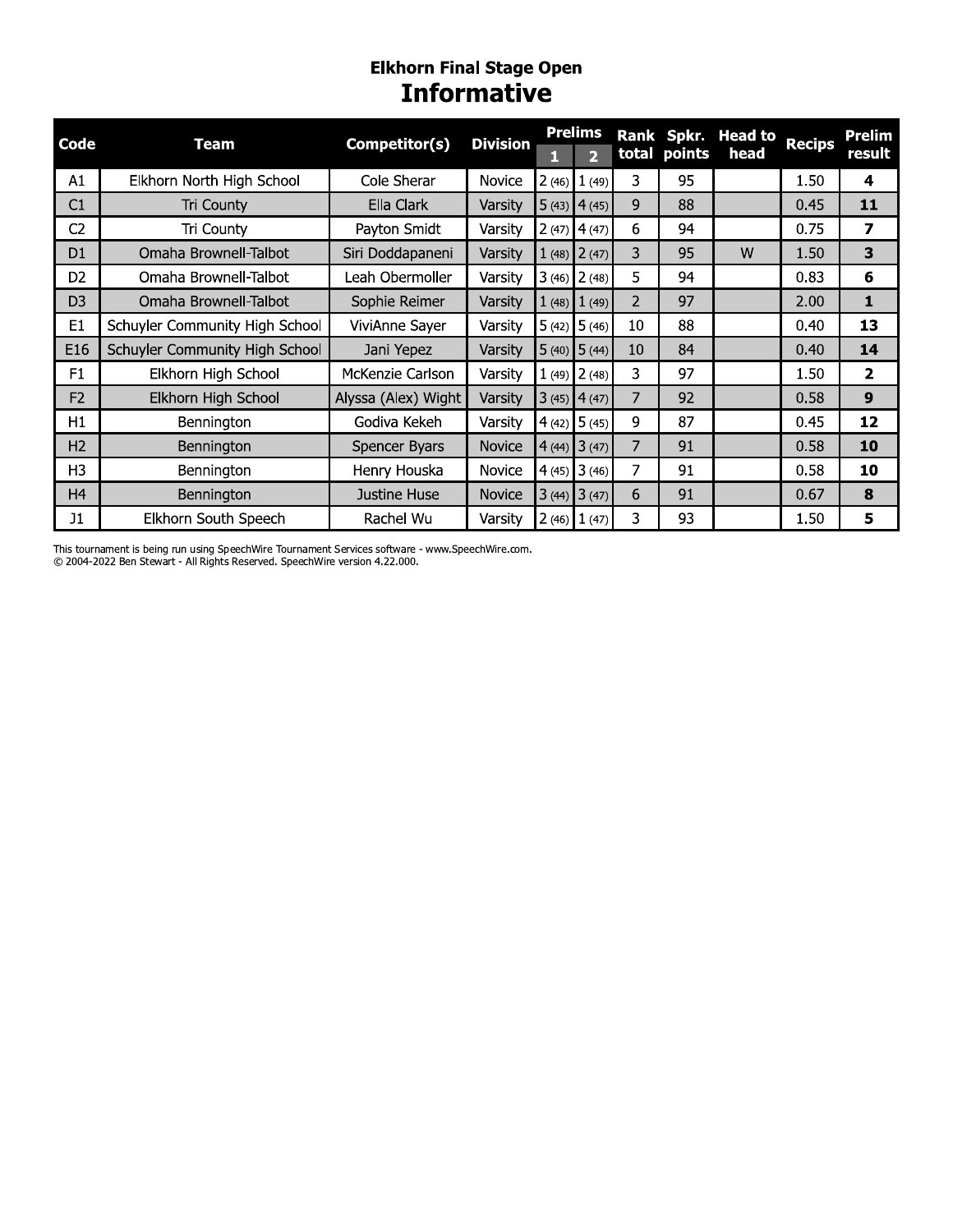# Elkhorn Final Stage Open<br>Oral Interpretation of Drama

| Code           | Team                                        | Competitor(s)                                                                          | <b>Division</b> | <b>Prelims</b> |                | Rank Spkr.<br>total points | <b>Head</b><br>to<br>head | <b>Recips</b> | Prelim<br>result |
|----------------|---------------------------------------------|----------------------------------------------------------------------------------------|-----------------|----------------|----------------|----------------------------|---------------------------|---------------|------------------|
| <b>B1</b>      | Papillion-LaVista                           | Kate Harding, Analise Erlbacher and Keira<br>Miller                                    | Varsity         | 4(46)          | 4              | 46                         |                           | 0.25          | 6                |
| C <sub>6</sub> | Tri County                                  | Gracin Hahn, Chaeli Taylor, McKenzie Smith,<br>Grant Lewandowski and Jackson McNiff    | Varsity         | 2(50)          | $\overline{2}$ | 50                         |                           | 0.50          | $\overline{2}$   |
| E10            | Schuyler<br>Community High<br>School        | Benjamin Lefdal, Josue Fuentes, Piper<br>Lefdal and ViviAnne Sayer                     | Varsity         | 1(48)          | 1              | 48                         |                           | 1.00          |                  |
| E <sub>9</sub> | <b>Schuyler</b><br>Community High<br>School | Janey Parra, Joel Medina and Alex Aldana                                               | Varsity         | 1(48)          | 1              | 48                         |                           | 1.00          |                  |
| F14            | Elkhorn High<br>School                      | Cadence (Nix) Erwin, Darla Crews, Tim<br>Boomgarden, Mya Larsen and Maureen<br>Kubicek | Varsity         | 3(45)          | 3              | 45                         |                           | 0.33          | 5                |
| H <sub>6</sub> | Bennington                                  | Max Elwood, Mae Frost, Alexa Hall, Carly<br>Bishop and Justine Huse                    | Varsity         | 3(47)          | 3              | 47                         |                           | 0.33          | 4                |
| J10            | Elkhorn South<br>Speech                     | Morgan Foote, Thailia Schroeder, Gwyneth<br>Weiss and Federico Lesmes                  | Varsity         | 2(47)          | $\overline{2}$ | 47                         |                           | 0.50          | 3                |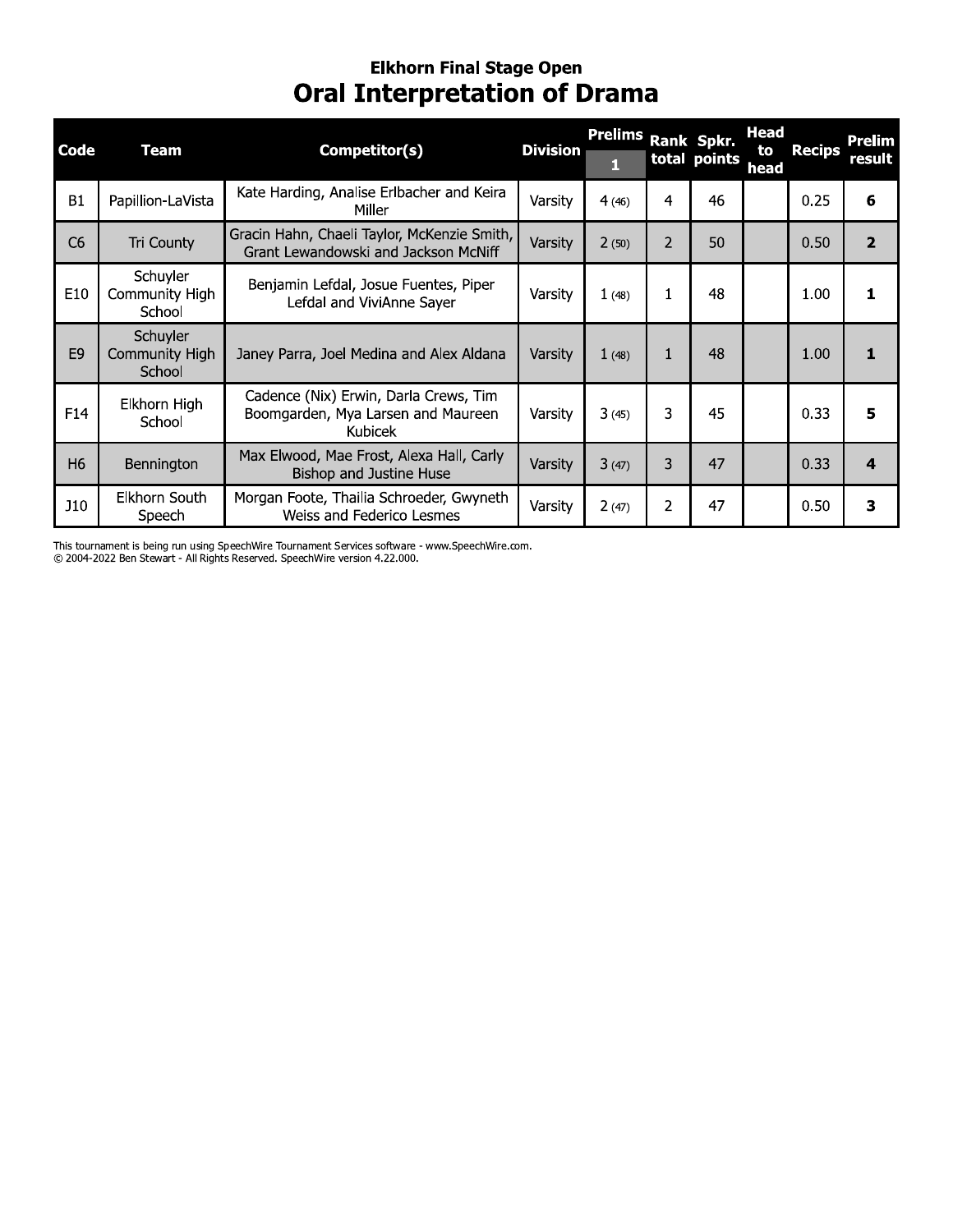#### Eiknorn Finai Stage Open Persuasive Speaking

| Code           | <b>Team</b>                    | Competitor(s)     | <b>Division</b> | 1              | <b>Prelims</b><br>$\overline{2}$ |                | total points | Rank Spkr. Head to<br>head | <b>Recips</b> | <b>Prelim</b><br>result |
|----------------|--------------------------------|-------------------|-----------------|----------------|----------------------------------|----------------|--------------|----------------------------|---------------|-------------------------|
| A2             | Elkhorn North High School      | Alex Hagestad     | Varsity         |                | $1(48)$ $1(49)$                  | 2              | 97           |                            | 2.00          | $\mathbf{1}$            |
| A <sub>3</sub> | Elkhorn North High School      | Omniya Mohamed    | Novice          |                | $3(47)$ $1(49)$                  | $\overline{4}$ | 96           |                            | 1.33          | 4                       |
| <b>B1</b>      | Papillion-LaVista              | Analise Erlbacher | Varsity         |                | $1(49)$ 2(48)                    | 3              | 97           |                            | 1.50          | $\overline{2}$          |
| C <sub>3</sub> | Tri County                     | Morgan Stokebrand | Varsity         |                | $3(47)$ $3(43)$                  | 6              | 90           |                            | 0.67          | 9                       |
| C <sub>4</sub> | Tri County                     | Ruby Thompson     | Varsity         | $4(40)$ 5 (40) |                                  | 9              | 80           | W                          | 0.45          | 13                      |
| D <sub>4</sub> | Omaha Brownell-Talbot          | Maya Savory       | Varsity         |                | $2(48)$ 3 (45)                   | 5              | 93           |                            | 0.83          | $\overline{\mathbf{z}}$ |
| D <sub>5</sub> | Omaha Brownell-Talbot          | Renée Samieva     | Varsity         |                | $2(45)$ 3 (44)                   | 5              | 89           |                            | 0.83          | 8                       |
| D <sub>6</sub> | Omaha Brownell-Talbot          | Bavishya Bachu    | Varsity         |                | $2(48)$ $2(47)$                  | $\overline{4}$ | 95           |                            | 1.00          |                         |
| E17            | Schuyler Community High School | Emireth Santizo   | Varsity         |                | $4(46)$ 5 (38)                   | 9              | 84           |                            | 0.45          | 12                      |
| E <sub>3</sub> | Schuyler Community High School | Elizabeth Harding | Varsity         |                | $1(49)$ $2(47)$                  | 3              | 96           |                            | 1.50          |                         |
| F <sub>3</sub> | Elkhorn High School            | Kelly Knutson     | Novice          |                | $5(40)$ 4 (40)                   | 9              | 80           |                            | 0.45          | 14                      |
| H <sub>5</sub> | Bennington                     | Mary Knott        | <b>Novice</b>   |                | $3(44)$ $1(50)$                  | $\overline{4}$ | 94           |                            | 1.33          | 6                       |
| J <sub>2</sub> | Elkhorn South Speech           | Jayden Conklin    | <b>Novice</b>   |                | $5(45)$ 4(41)                    | 9              | 86           |                            | 0.45          | 11                      |
| J3             | Elkhorn South Speech           | Archita Raj       | Varsity         |                | $4(46)$ $4(43)$                  | 8              | 89           |                            | 0.50          | 10                      |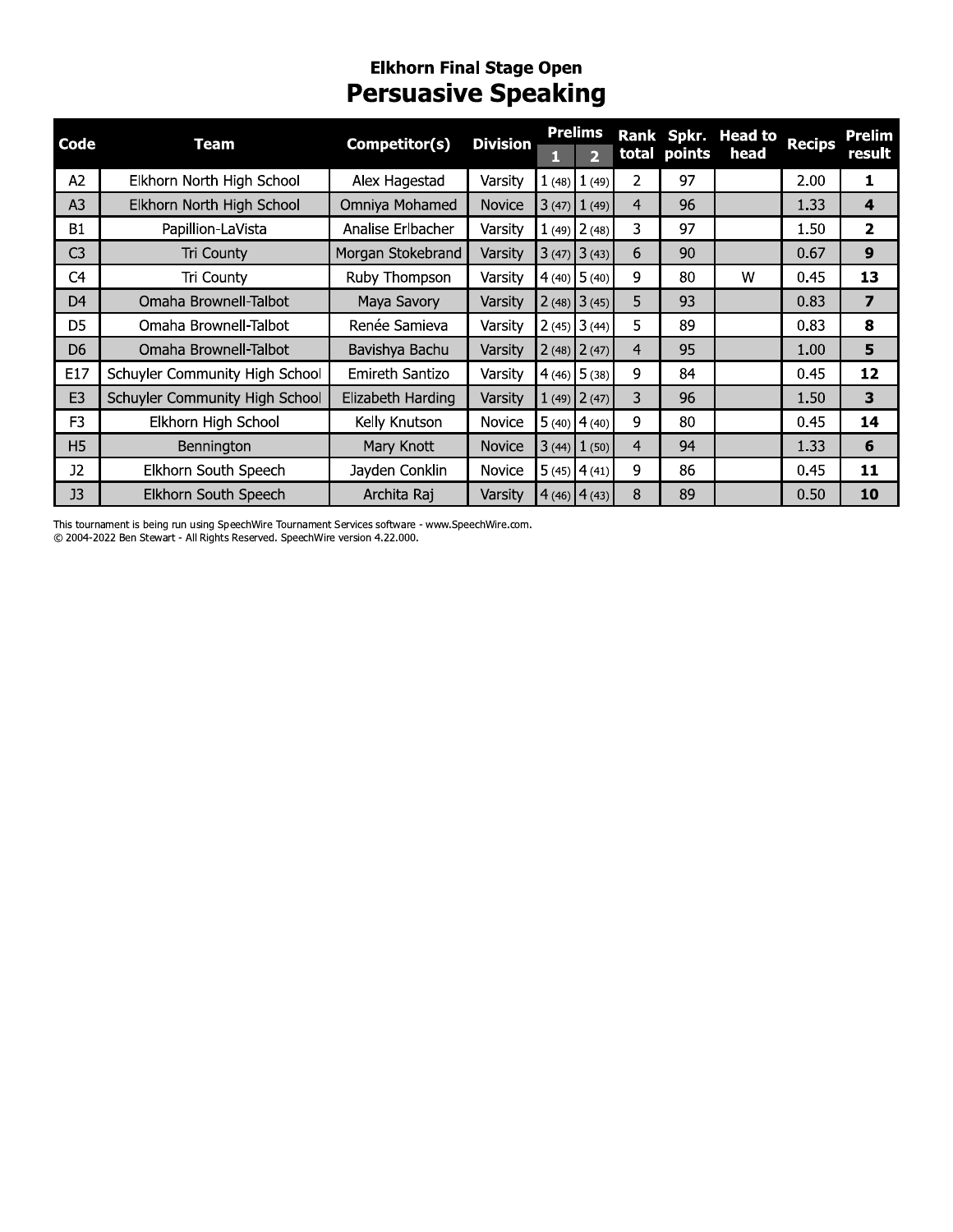# Elkhorn Final Stage Open<br>Poetry Interpretation

| Code            | <b>Team</b>                    | Competitor(s)        | <b>Division</b> | <b>Prelims</b><br>2 |    | total points | Rank Spkr. Head to<br>head | <b>Recips</b> | Prelim<br>result |
|-----------------|--------------------------------|----------------------|-----------------|---------------------|----|--------------|----------------------------|---------------|------------------|
| B <sub>3</sub>  | Papillion-LaVista              | Keira Miller         | Varsity         | $2(45)$ $1(46)$     | 3  | 91           |                            | 1.50          | 4                |
| C13             | <b>Tri County</b>              | Skylar Heidemann     | Varsity         | $2(47)$ $2(45)$     | 4  | 92           |                            | 1.00          | 5                |
| C14             | Tri County                     | Jazmin Dike          | Varsity         | $3(46)$ 4(44)       | 7  | 90           |                            | 0.58          | 8                |
| C15             | <b>Tri County</b>              | Evelyn Baker         | Varsity         | $4(44)$ 3 (42)      | 7  | 86           |                            | 0.58          | 9                |
| C <sub>5</sub>  | Tri County                     | Veronica Reynolds    | Varsity         | $4(41)$ 4 (35)      | 8  | 76           |                            | 0.50          | 11               |
| D15             | Omaha Brownell-Talbot          | Akshay Mehta         | Varsity         | $1(50)$ $1(50)$     | 2  | 100          |                            | 2.00          | 1                |
| D <sub>16</sub> | Omaha Brownell-Talbot          | <b>Ingrid Nelson</b> | Varsity         | $1(46)$ 2(49)       | 3. | 95           |                            | 1.50          | з                |
| E <sub>6</sub>  | Schuyler Community High School | Colin Gibbons        | Varsity         | $2(50)$ $1(50)$     | 3  | 100          |                            | 1.50          | $\overline{2}$   |
| F12             | Elkhorn High School            | Chris Wickham        | Varsity         | $3(47)$ $3(44)$     | 6  | 91           |                            | 0.67          | 7                |
| F13             | Elkhorn High School            | Daphne Crews         | Varsity         | $1(48)$ $2(47)$     | 3  | 95           |                            | 1.50          | 3                |
| F14             | Elkhorn High School            | Cadence (Nix) Erwin  | Novice          | $3(44)$ $3(48)$     | 6  | 92           |                            | 0.67          | 6                |
| K <sub>3</sub>  | Omaha North High Magnet School | Jonah Backstrom      | <b>Novice</b>   | $4(44)$ $4(40)$     | 8  | 84           |                            | 0.50          | 10               |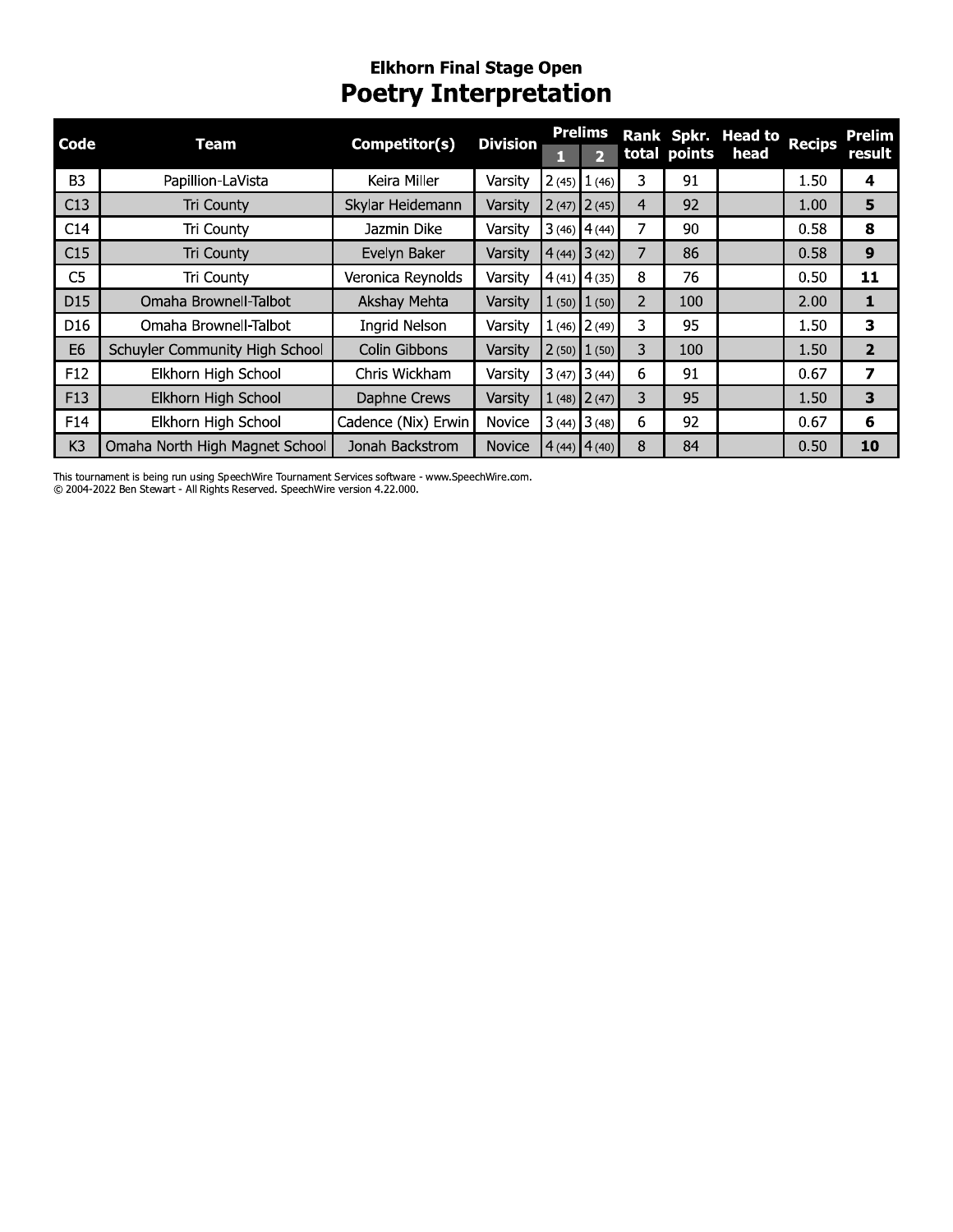#### **Elkhorn Final Stage Open Serious Prose**

| Code           | Team                           | Competitor(s)        | <b>Division</b> |                 | <b>Prelims</b>          |   | total points | Rank Spkr. Head to<br>head | <b>Recips</b> | Prelim<br>result |
|----------------|--------------------------------|----------------------|-----------------|-----------------|-------------------------|---|--------------|----------------------------|---------------|------------------|
|                |                                |                      |                 |                 | $\overline{\mathbf{2}}$ |   |              |                            |               |                  |
| C <sub>5</sub> | Tri County                     | Veronica Reynolds    | Varsitv         |                 | $3(45)$ 5 (45)          | 8 | 90           |                            | 0.53          | 11               |
| C <sub>6</sub> | Tri County                     | Gracin Hahn          | Varsity         | $3(43)$ $1(48)$ |                         | 4 | 91           |                            | 1.33          | 6                |
| D <sub>3</sub> | Omaha Brownell-Talbot          | Sophie Reimer        | Varsity         | $4(40)$ 3 (48)  |                         | 7 | 88           |                            | 0.58          | 10               |
| D7             | Omaha Brownell-Talbot          | Ava Larson Gallegos  | Varsitv         |                 | $1(47)$ $2(46)$         | 3 | 93           |                            | 1.50          | 3                |
| E4             | Schuyler Community High School | Piper Lefdal         | Varsitv         |                 | $1(50)$ $1(50)$         | 2 | 100          |                            | 2.00          | 1                |
| E <sub>5</sub> | Schuyler Community High School | Marleny Diaz de Leon | Varsity         |                 | $3(47)$ $1(47)$         | 4 | 94           |                            | 1.33          | 5                |
| F <sub>5</sub> | Elkhorn High School            | Logan Kieckhafer     | Varsitv         |                 | $2(48)$ $2(50)$         | 4 | 98           |                            | 1.00          | 4                |
| F <sub>6</sub> | Elkhorn High School            | Michaela Todd        | Varsity         | $2(47)$ 3 (45)  |                         | 5 | 92           |                            | 0.83          | 7                |
| F7             | Elkhorn High School            | Lucia (Leo) LaPuzza  | <b>Novice</b>   | $4(45)$ 3 (46)  |                         | 7 | 91           |                            | 0.58          | 9                |
| H7             | Bennington                     | Carly Bishop         | Varsity         |                 | $1(49)$ $2(47)$         | 3 | 96           |                            | 1.50          | $\overline{2}$   |
| <b>J5</b>      | Elkhorn South Speech           | Ava Fowler           | Varsity         | $2(46)$ 4 (46)  |                         | 6 | 92           |                            | 0.75          | 8                |
| J <sub>6</sub> | Elkhorn South Speech           | Ralph Keen           | Varsity         | $4(45)$ 4 (45)  |                         | 8 | 90           |                            | 0.50          | 12               |
| K <sub>2</sub> | Omaha North High Magnet School | Alana Buna           | Varsity         | $5(44)$ 4 (43)  |                         | 9 | 87           |                            | 0.45          | 13               |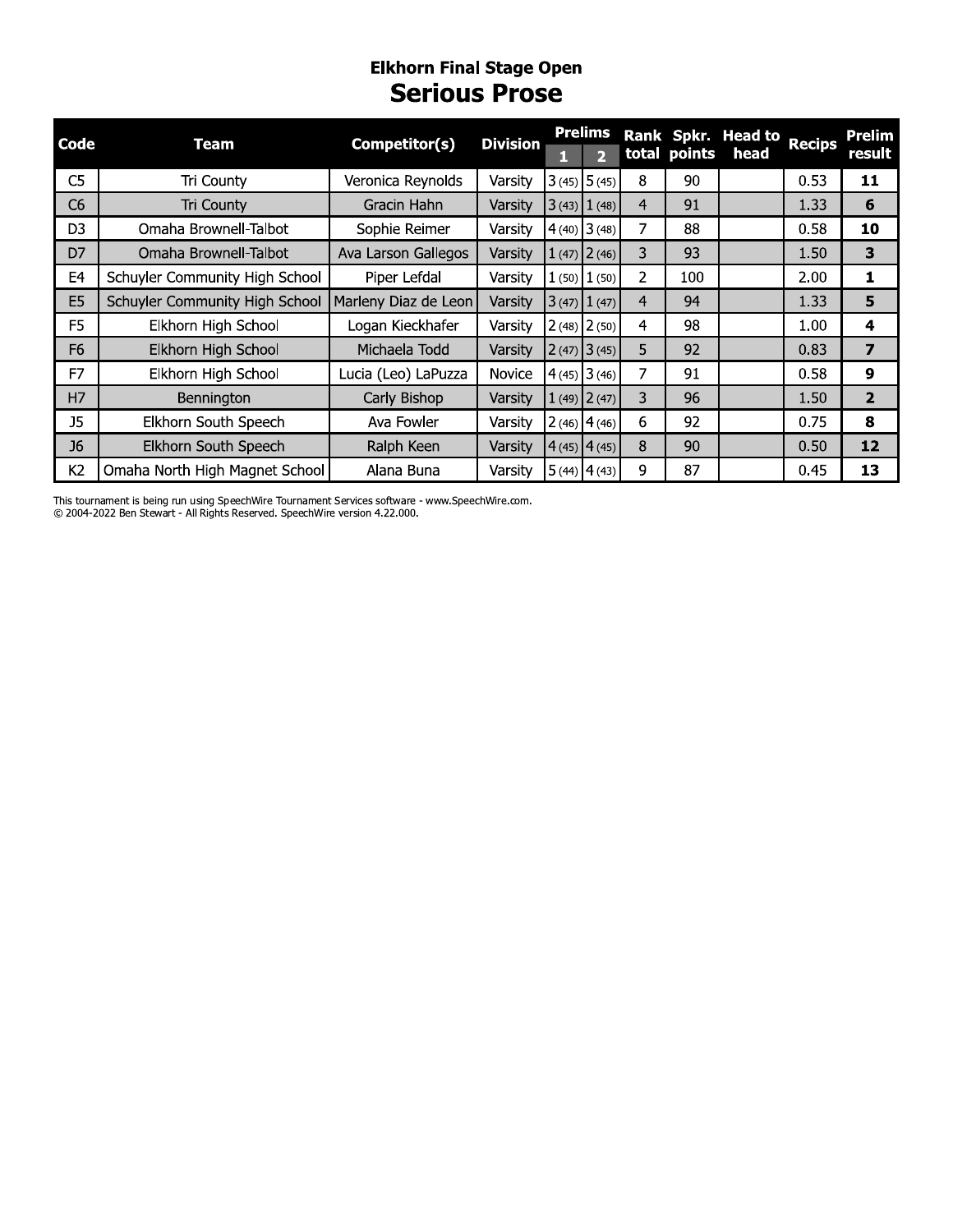# **Elkhorn Final Stage Open<br>Duet Acting<br>Elimination round results**

#### **Final round**

| Code            | <b>Name</b>                              | <b>Team</b>                          | <b>D1</b> K1   |                  |                | <b>Rank Judges</b><br>total pref. | <b>Recips</b> |    |   | points Ranks Recips Points | Spkr. Prelim Prelim Prelim | <b>Playoff Place</b> |                  |
|-----------------|------------------------------------------|--------------------------------------|----------------|------------------|----------------|-----------------------------------|---------------|----|---|----------------------------|----------------------------|----------------------|------------------|
| 18              | Federico Lesmes<br>and Brenna<br>Whitten | Elkhorn South<br>Speech              |                | $(48)$ (50)      | 2              |                                   | 2.00          | 98 | 4 | 1.33                       | 96                         |                      |                  |
| <b>J10</b>      | Thailia Schroeder<br>and Morgan Foote    | Elkhorn South<br>Speech              | $\overline{2}$ | 2<br>$(47)$ (50) | $\overline{4}$ |                                   | 1.00          | 97 | 3 | 1.50                       | 97                         |                      | $\overline{2}$   |
| E <sub>9</sub>  | Josue Fuentes<br>and Janey Parra         | Schuyler<br>Community High<br>School | 3              | 5<br>$(46)$ (46) | 8              |                                   | 0.53          | 92 | 3 | 1.50                       | 99                         |                      | 3                |
| H <sub>12</sub> | Alexa Hall and<br>Linnea Larson          | Bennington                           | 4              | 4<br>$(45)$ (47) | 8              |                                   | 0.50          | 92 | 4 | 1.33                       | 96                         |                      | $\boldsymbol{4}$ |
| E12             | Joel Medina and<br>Alex Aldana           | Schuyler<br>Community High<br>School | 6              | 3<br>$(43)$ (48) | 9              |                                   | 0.50          | 91 | 5 | 1.25                       | 96                         |                      | 5                |
| J <sub>5</sub>  | Gwyneth Weiss<br>and Ava Fowler          | Elkhorn South<br>Speech              | 5              | 6<br>$(44)$ (45) | 11             |                                   | 0.37          | 89 | 3 | 1.50                       | 95                         |                      | 6                |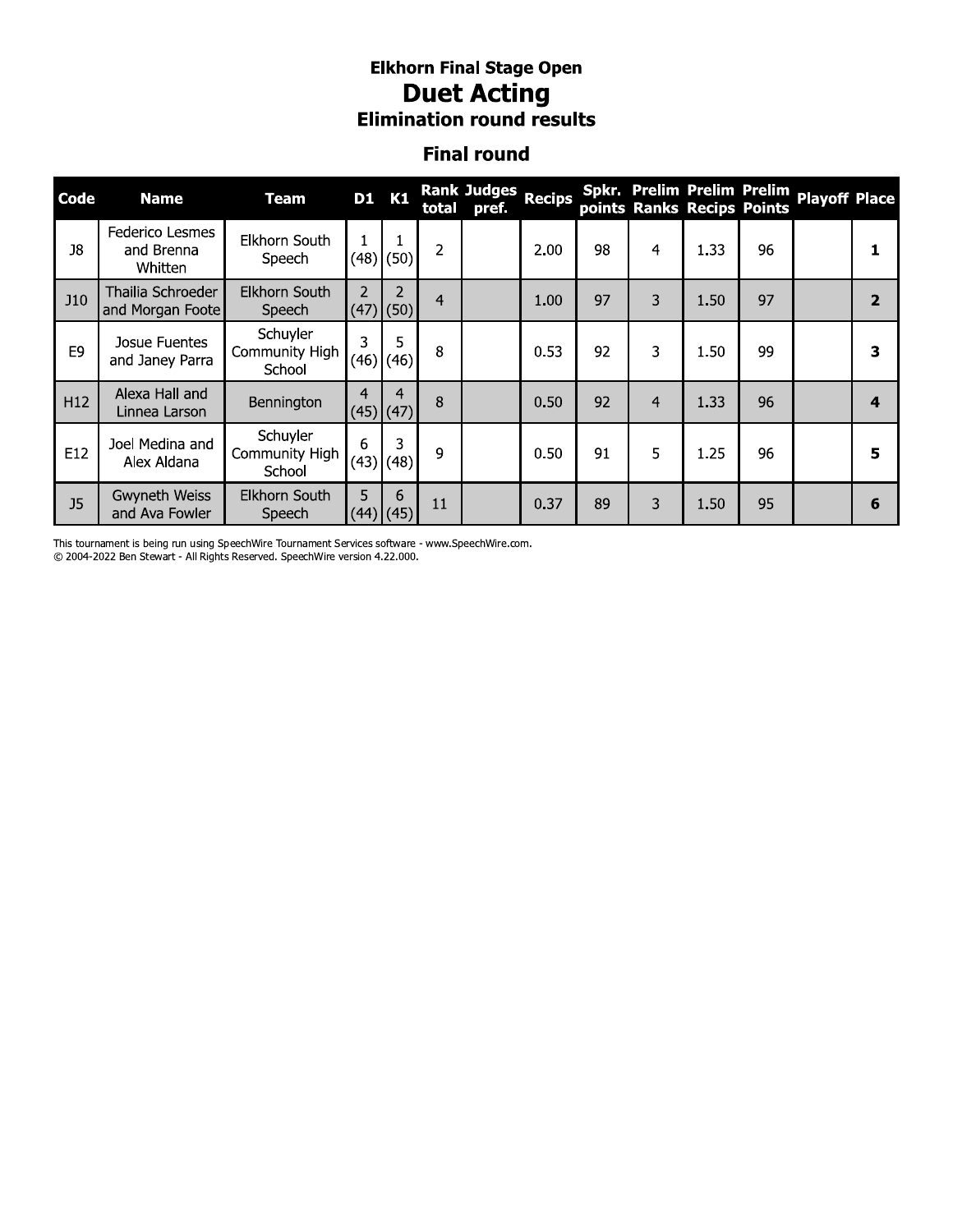#### Eiknorn Finai Stage Open Entertainment Speaking **Elimination round results**

#### Finai round

| Code           | <b>Name</b>      | <b>Team</b>                       | <b>A5</b>              | C <sub>3</sub> |                | Rank Judges Recips<br>total pref. |      |    |                |      |    | Spkr. Prelim Prelim Prelim Playoff Place<br>points Ranks Recips Points |                         |
|----------------|------------------|-----------------------------------|------------------------|----------------|----------------|-----------------------------------|------|----|----------------|------|----|------------------------------------------------------------------------|-------------------------|
| E <sub>6</sub> | Colin<br>Gibbons | Schuyler Community<br>High School | $\overline{2}$<br>(48) | 1<br>(49)      | 3              |                                   | 1.50 | 97 | 5              | 1.25 | 95 |                                                                        | 1                       |
| D <sub>8</sub> | Guy<br>Shipley   | Omaha Brownell-Talbot             | 1<br>(48)              | 3<br>(47)      | $\overline{4}$ |                                   | 1.33 | 95 | 4              | 1.00 | 92 |                                                                        | $\overline{2}$          |
| F <sub>8</sub> | Mya<br>Larsen    | Elkhorn High School               | 3<br>(47)              | 2<br>(48)      | 5              |                                   | 0.83 | 95 | 4              | 1.33 | 97 |                                                                        | 3                       |
| F <sub>9</sub> | Marielle<br>Cruz | Elkhorn High School               | $\overline{4}$<br>(45) | 4<br>(46)      | 8              |                                   | 0.50 | 91 | $\overline{4}$ | 1.33 | 92 |                                                                        | $\overline{\mathbf{4}}$ |
| <b>B2</b>      | Liam<br>Wachter  | Papillion-LaVista                 | 5<br>(42)              | 6<br>(44)      | 11             |                                   | 0.37 | 86 | 6              | 0.75 | 95 |                                                                        | 5                       |
| D <sub>9</sub> | A.J.<br>Puskar   | Omaha Brownell-Talbot             | 6<br>(40)              | 5<br>(45)      | 11             |                                   | 0.37 | 85 | 3              | 1.50 | 97 |                                                                        | 6                       |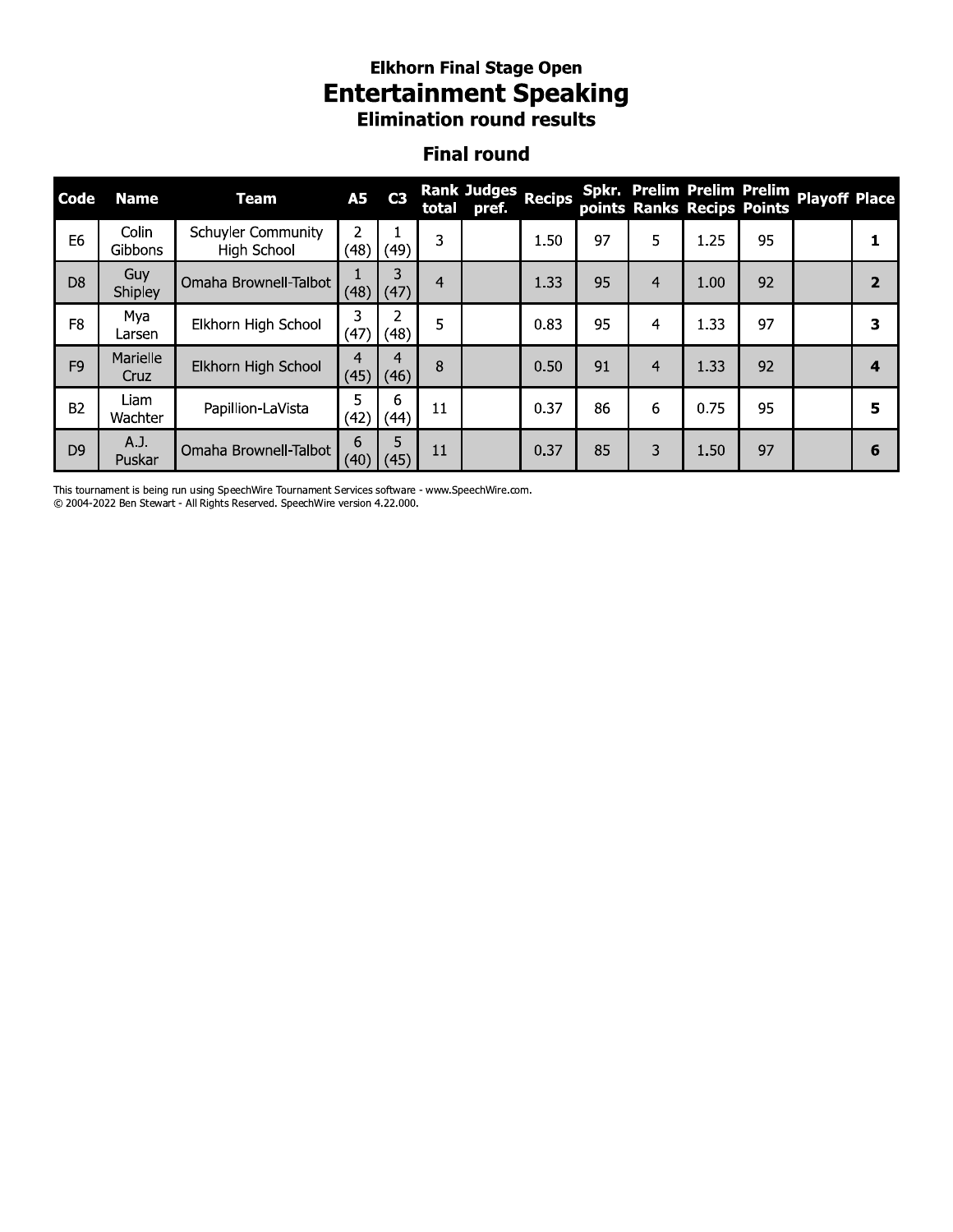### **Elkhorn Final Stage Open Extemporaneous Speaking**<br>Elimination round results

#### **Final round**

| Code           | <b>Name</b>          | <b>Team</b>                                     | C <sub>2</sub>        | F <sub>5</sub> | total          | Rank Judges<br>pref. | <b>Recips</b> |    |                |      | points Ranks Recips Points | Spkr. Prelim Prelim Prelim Playoff Place |                |
|----------------|----------------------|-------------------------------------------------|-----------------------|----------------|----------------|----------------------|---------------|----|----------------|------|----------------------------|------------------------------------------|----------------|
| A <sub>2</sub> | Alex<br>Hagestad     | Elkhorn North High<br>School                    | (50)                  | (47)           | 2              |                      | 2.00          | 97 | 2              | 2.00 | 97                         |                                          |                |
| E <sub>3</sub> | Elizabeth<br>Harding | <b>Schuyler Community</b><br><b>High School</b> | $\mathcal{P}$<br>(49) | (45)           | $\overline{a}$ |                      | 1.00          | 94 | 3              | 1.50 | 97                         |                                          | $\overline{2}$ |
| J1             | Rachel Wu            | Elkhorn South Speech                            | 3<br>(46)             | 3<br>(42)      | 6              |                      | 0.67          | 88 | 5              | 0.83 | 91                         |                                          | 3              |
| J <sub>6</sub> |                      | Ralph Keen   Elkhorn South Speech               | 5<br>(44)             | 4<br>(41)      | 9              |                      | 0.45          | 85 | 4              | 1.33 | 94                         |                                          | 4              |
| H <sub>6</sub> | Mae Frost            | Bennington                                      | 4<br>(45)             | 5<br>(39)      | 9              |                      | 0.45          | 84 | $\overline{2}$ | 2.00 | 97                         |                                          | 5              |
| F10            | Megan<br>Moore       | Elkhorn High School                             | 6<br>(43)             | 6<br>(38)      | 12             |                      | 0.33          | 81 | 4              | 1.00 | 95                         |                                          | 6              |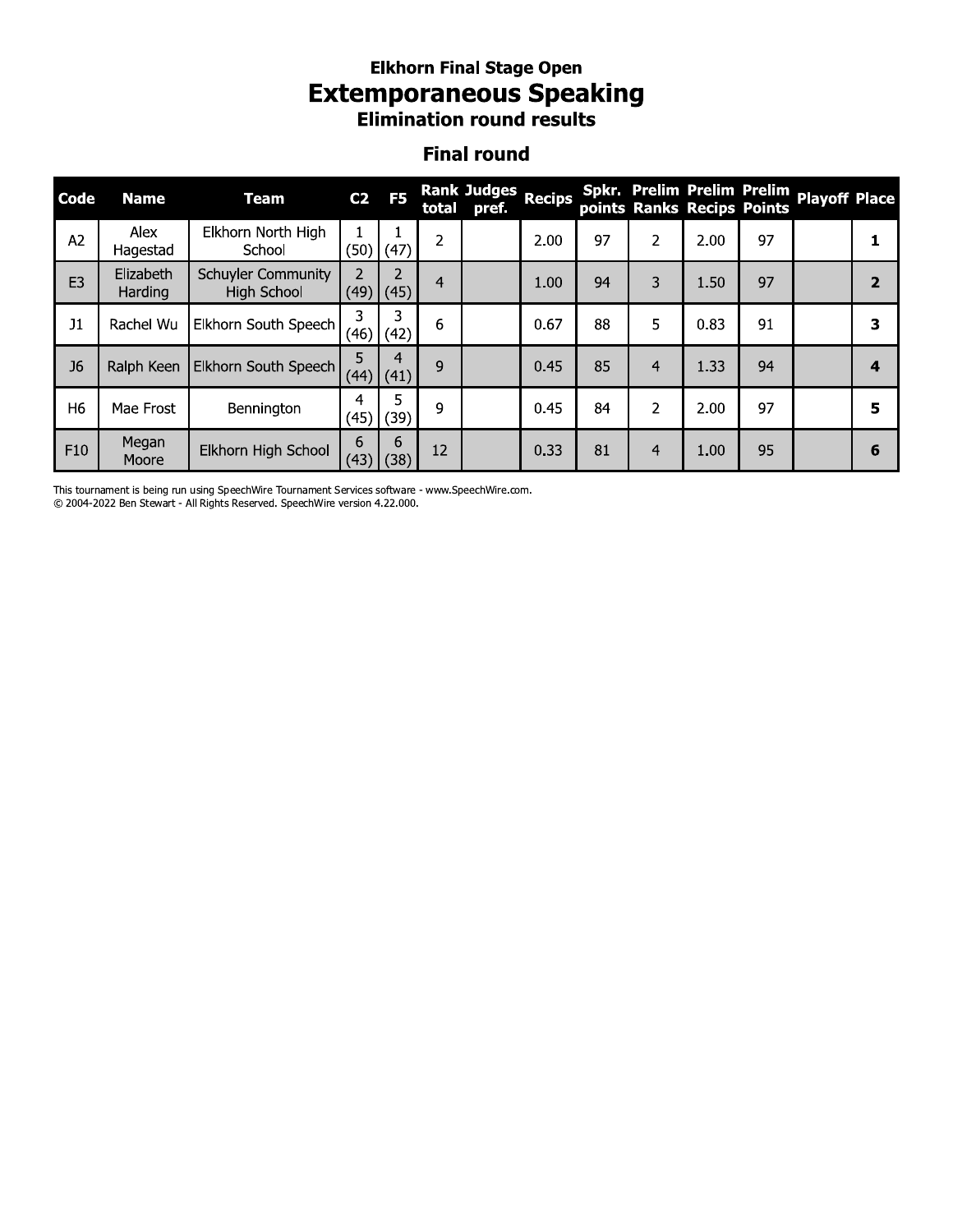#### **Elkhorn Final Stage Open Humorous Prose Elimination round results**

#### **Final round**

| <b>Code</b>     | <b>Name</b>        | <b>Team</b>                                     | H1         | E <sub>3</sub> | total | <b>Rank Judges</b><br>pref. | <b>Recips</b> |    |   | points Ranks Recips Points |    | Spkr. Prelim Prelim Prelim Playoff Place |                         |
|-----------------|--------------------|-------------------------------------------------|------------|----------------|-------|-----------------------------|---------------|----|---|----------------------------|----|------------------------------------------|-------------------------|
| E11             | Michael<br>Arriaza | <b>Schuyler Community</b><br><b>High School</b> | (50)       | 2<br>(49)      | 3     |                             | 1.50          | 99 | 2 | 2.00                       | 99 |                                          |                         |
| D <sub>15</sub> | Akshay<br>Mehta    | Omaha Brownell-Talbot                           | 3<br>(48)  | (49)           | 4     |                             | 1.33          | 97 | 3 | 1.50                       | 99 |                                          | $\overline{\mathbf{2}}$ |
| D <sub>13</sub> | Rayaan<br>Sattar   | Omaha Brownell-Talbot                           | (49)       | 5<br>(48)      | 7     |                             | 0.70          | 97 | 4 | 1.00                       | 95 |                                          | 3                       |
| D <sub>12</sub> | Claire<br>Cenovic  | Omaha Brownell-Talbot                           | 4<br>(47)  | 4<br>(48)      | 8     |                             | 0.50          | 95 | 3 | 1.50                       | 96 |                                          | 4                       |
| E <sub>9</sub>  | Janey<br>Parra     | <b>Schuyler Community</b><br>High School        | 6<br>(45)  | 3<br>(48)      | 9     |                             | 0.50          | 93 | 3 | 1.50                       | 99 |                                          | 5                       |
| D <sub>14</sub> |                    | Kidman Ip   Omaha Brownell-Talbot               | 5.<br>(46) | 6<br>(47)      | 11    |                             | 0.37          | 93 | 3 | 1.50                       | 97 |                                          | 6                       |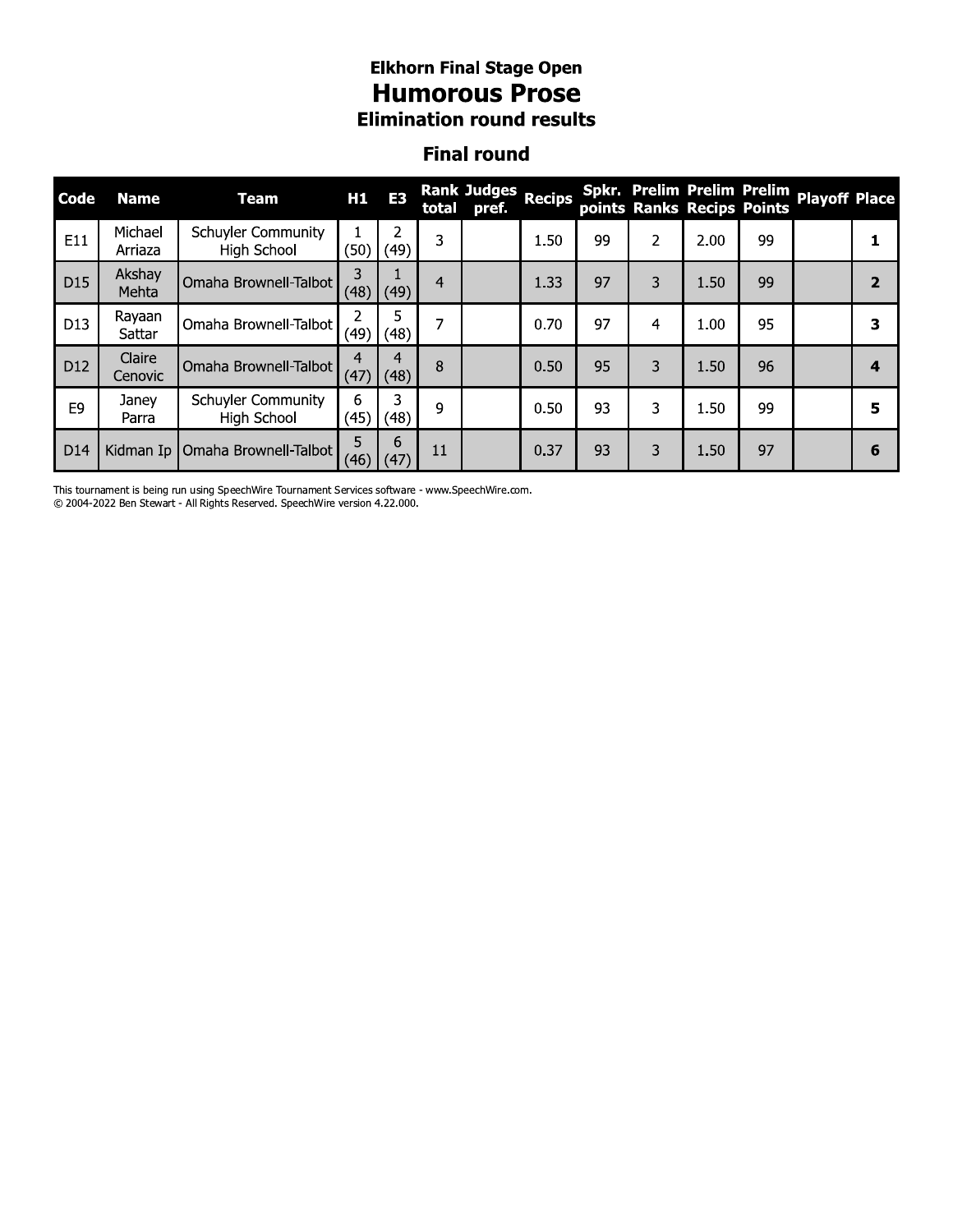## **Elkhorn Final Stage Open Impromptu Speech**<br>Elimination round results

There are no elimination rounds in this grouping yet.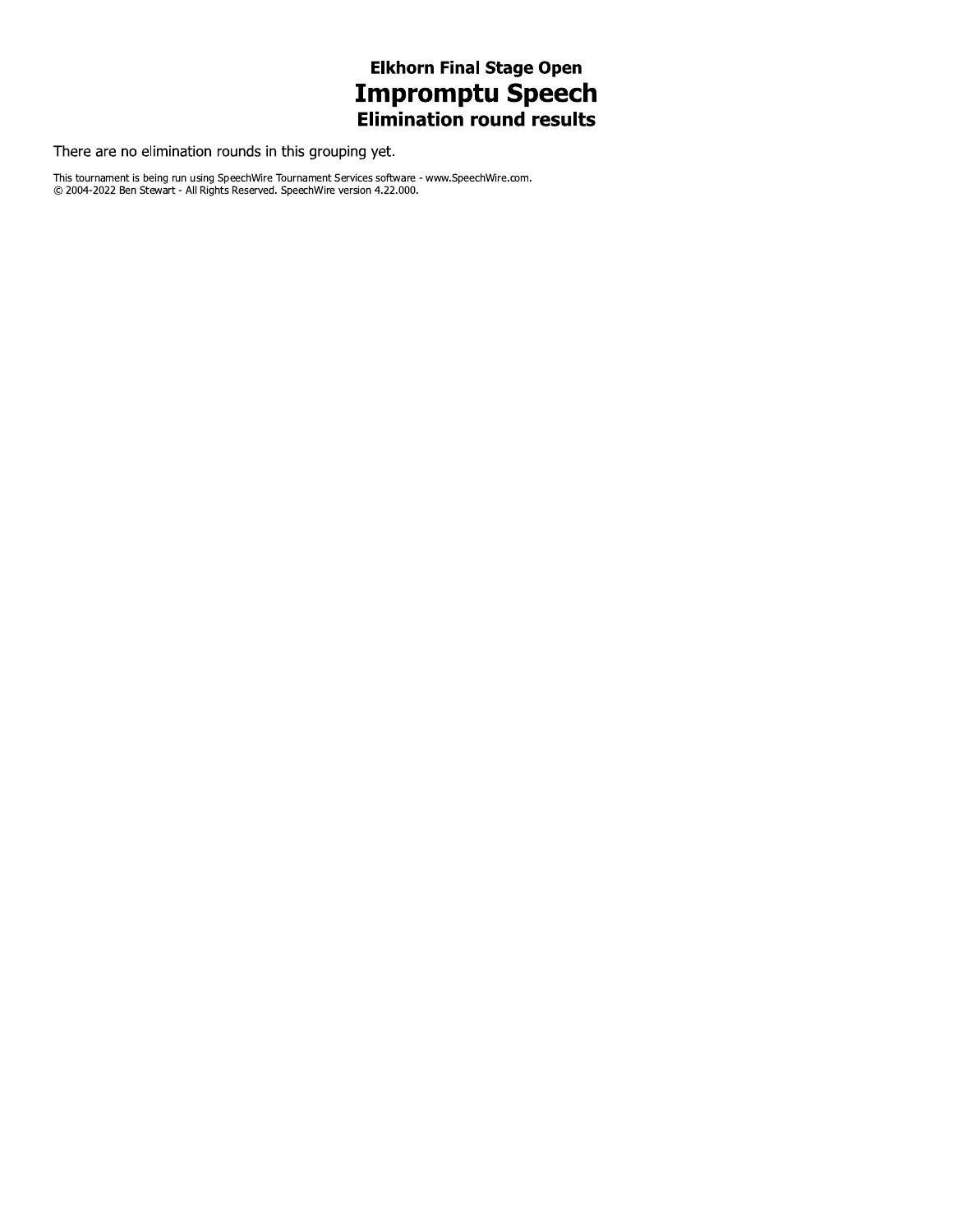#### Eiknorn Finai Stage Open **Informative Elimination round results**

#### Finai round

|                | <i><b>Informative</b></i><br><b>Elimination round results</b> |                              |            |                        |    |                                   |      |    |                |                                                          |    |                      |                         |
|----------------|---------------------------------------------------------------|------------------------------|------------|------------------------|----|-----------------------------------|------|----|----------------|----------------------------------------------------------|----|----------------------|-------------------------|
|                |                                                               |                              |            |                        |    | <b>Final round</b>                |      |    |                |                                                          |    |                      |                         |
| Code           | <b>Name</b>                                                   | <b>Team</b>                  | <b>B1</b>  | A1                     |    | Rank Judges Recips<br>total pref. |      |    |                | Spkr. Prelim Prelim Prelim<br>points Ranks Recips Points |    | <b>Playoff Place</b> |                         |
| F1             | McKenzie<br>Carlson                                           | Elkhorn High<br>School       | 2<br>(48)  | (49)                   | 3  |                                   | 1.50 | 97 | 3              | 1.50                                                     | 97 |                      | 1                       |
| D <sub>3</sub> | Sophie Reimer                                                 | Omaha Brownell-<br>Talbot    | (49)       | 3<br>(47)              | 4  |                                   | 1.33 | 96 | $\overline{2}$ | 2.00                                                     | 97 |                      | $\overline{2}$          |
| J1             | Rachel Wu                                                     | Elkhorn South<br>Speech      | 4<br>(45)  | 2<br>(48)              | 6  |                                   | 0.75 | 93 | 3              | 1.50                                                     | 93 |                      | $\overline{\mathbf{3}}$ |
| A1             | Cole Sherar                                                   | Elkhorn North High<br>School | 3<br>(46)  | 5<br>(46)              | 8  |                                   | 0.53 | 92 | 3              | 1.50                                                     | 95 |                      | $\overline{\mathbf{4}}$ |
| D <sub>1</sub> | Siri<br>Doddapaneni                                           | Omaha Brownell-<br>Talbot    | 5.<br>(45) | $\overline{4}$<br>(46) | 9  |                                   | 0.45 | 91 | 3              | 1.50                                                     | 95 |                      | 5                       |
| D <sub>2</sub> | Leah<br>Obermoller                                            | Omaha Brownell-<br>Talbot    | 6<br>(44)  | 6<br>(45)              | 12 |                                   | 0.33 | 89 | 5              | 0.83                                                     | 94 |                      | 6                       |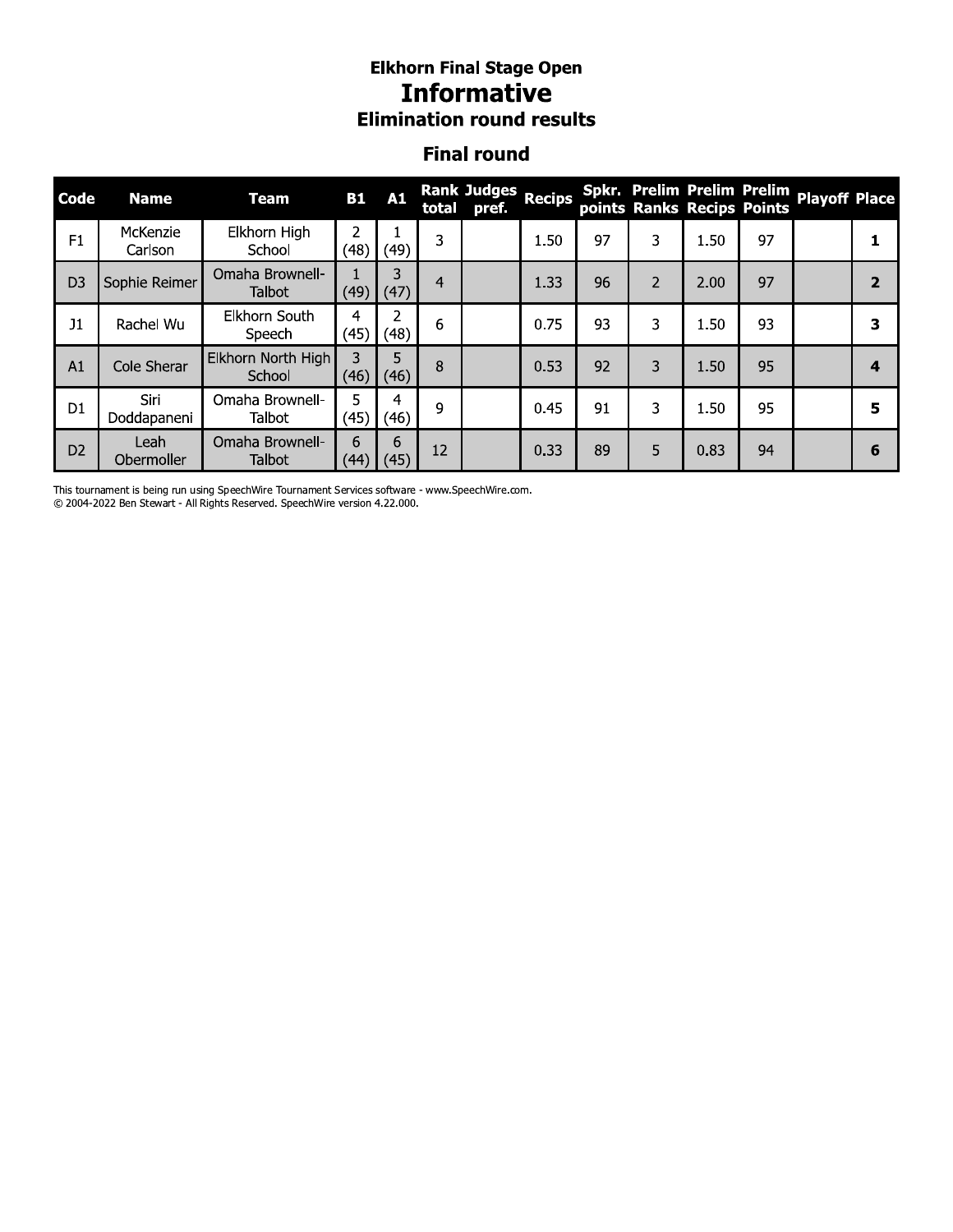### **Elkhorn Final Stage Open Oral Interpretation of Drama**<br>Elimination round results

#### **Final round**

| Code           | <b>Name</b>                                                                                         | <b>Team</b>                                 | F7             | F <sub>5</sub>   | total          | <b>Rank Judges</b><br>pref. | <b>Recips</b> |    |                | points Ranks Recips Points | Spkr. Prelim Prelim Prelim | <b>Playoff Place</b> |                         |
|----------------|-----------------------------------------------------------------------------------------------------|---------------------------------------------|----------------|------------------|----------------|-----------------------------|---------------|----|----------------|----------------------------|----------------------------|----------------------|-------------------------|
| C <sub>6</sub> | Gracin Hahn, Chaeli<br>Taylor, McKenzie<br>Smith, Grant<br>Lewandowski and<br><b>Jackson McNiff</b> | Tri County                                  | 1              | 1<br>$(49)$ (48) | $\overline{2}$ |                             | 2.00          | 97 | $\overline{2}$ | 0.50                       | 50                         |                      | 1                       |
| J10            | Morgan Foote, Thailia<br>Schroeder, Gwyneth<br>Weiss and Federico<br>Lesmes                         | Elkhorn<br>South<br>Speech                  | $\overline{2}$ | 5<br>$(48)$ (43) | 7              |                             | 0.70          | 91 | 2              | 0.50                       | 47                         |                      | $\overline{2}$          |
| E10            | Benjamin Lefdal,<br>Josue Fuentes, Piper<br>Lefdal and ViviAnne<br>Sayer                            | Schuyler<br>Community<br><b>High School</b> | 3              | 4<br>$(48)$ (44) | 7              |                             | 0.58          | 92 | 1              | 1.00                       | 48                         |                      | 3                       |
| H <sub>6</sub> | Max Elwood, Mae<br>Frost, Alexa Hall, Carly<br><b>Bishop and Justine</b><br>Huse                    | Bennington                                  | 6              | 2<br>$(46)$ (47) | 8              |                             | 0.67          | 93 | 3              | 0.33                       | 47                         |                      | $\overline{\mathbf{A}}$ |
| F14            | Cadence (Nix) Erwin,<br>Darla Crews, Tim<br>Boomgarden, Mya<br>Larsen and Maureen<br><b>Kubicek</b> | Elkhorn High<br>School                      | 7              | 3<br>$(44)$ (45) | 10             |                             | 0.48          | 89 | 3              | 0.33                       | 45                         |                      | 5                       |
| <b>B1</b>      | Kate Harding, Analise<br>Erlbacher and Keira<br>Miller                                              | Papillion-<br>LaVista                       | $\overline{4}$ | 6<br>$(47)$ (40) | 10             |                             | 0.42          | 87 | 4              | 0.25                       | 46                         |                      | 6                       |
| E9             | Janey Parra, Joel<br>Medina and Alex<br>Aldana                                                      | Schuyler<br>Community<br><b>High School</b> | 5              | 7<br>$(46)$ (39) | 12             |                             | 0.34          | 85 | 1              | 1.00                       | 48                         |                      | 7                       |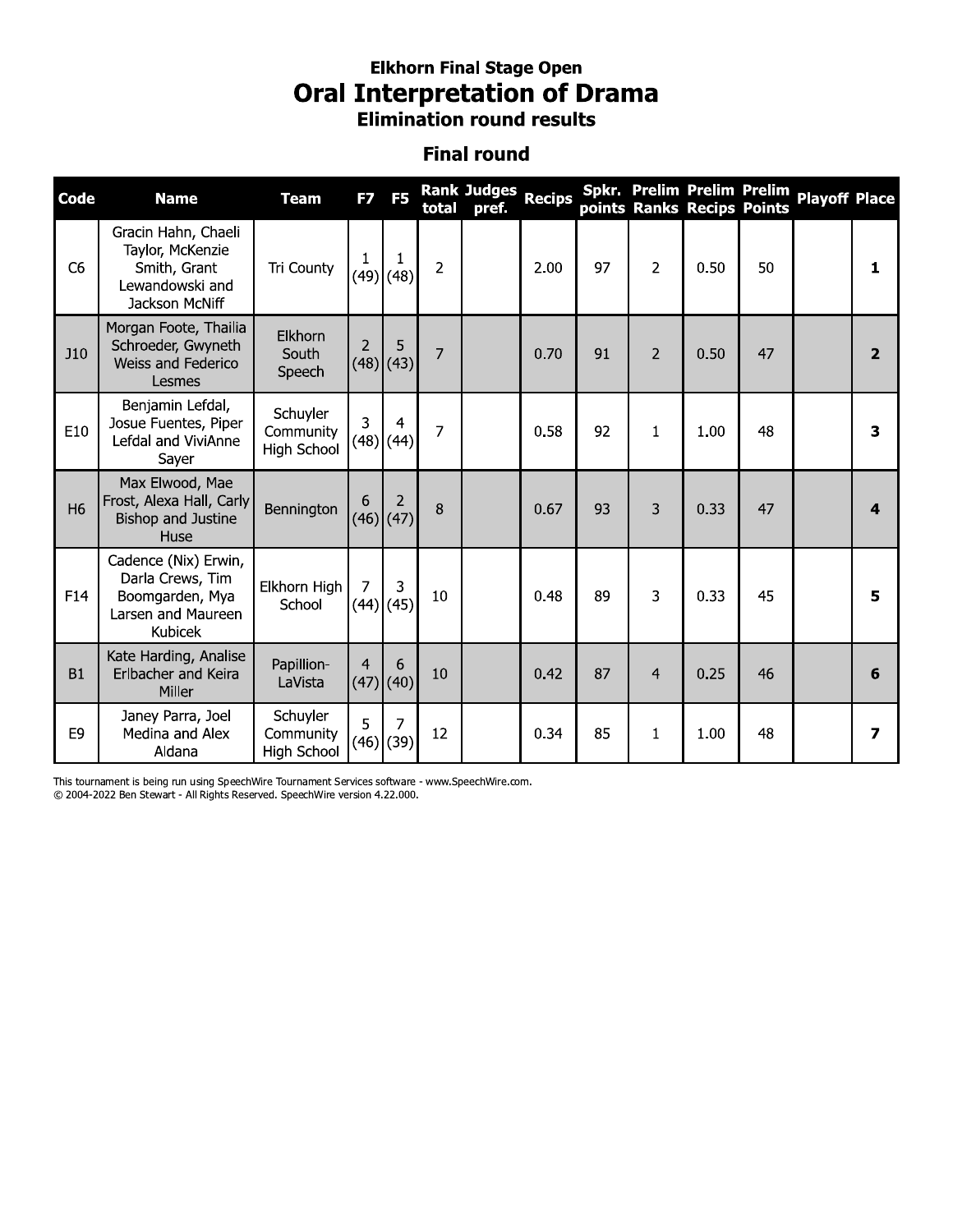# **Elkhorn Final Stage Open<br>Persuasive Speaking<br>Elimination round results**

#### **Final round**

| Code           | <b>Name</b>          | <b>Team</b>                                     | C1        | J3        | total | Rank Judges<br>pref. | <b>Recips</b> |    |   |      | points Ranks Recips Points | Spkr. Prelim Prelim Prelim Playoff Place |                |
|----------------|----------------------|-------------------------------------------------|-----------|-----------|-------|----------------------|---------------|----|---|------|----------------------------|------------------------------------------|----------------|
| A <sub>2</sub> | Alex<br>Hagestad     | Elkhorn North High<br>School                    | 3<br>(49) | (50)      | 4     |                      | 1.33          | 99 | 2 | 2.00 | 97                         |                                          |                |
| A <sub>3</sub> | Omniya<br>Mohamed    | Elkhorn North High<br>School                    | (50)      | 4<br>(47) | 5     |                      | 1.25          | 97 | 4 | 1.33 | 96                         |                                          | $\overline{2}$ |
| <b>B1</b>      | Analise<br>Erlbacher | Papillion-LaVista                               | າ<br>(49) | 3<br>(48) | 5     |                      | 0.83          | 97 | 3 | 1.50 | 97                         |                                          | 3              |
| E <sub>3</sub> | Elizabeth<br>Harding | <b>Schuyler Community</b><br><b>High School</b> | 5<br>(48) | (49)      | 7     |                      | 0.70          | 97 | 3 | 1.50 | 96                         |                                          | 4              |
| D <sub>6</sub> | Bavishya<br>Bachu    | Omaha Brownell-<br>Talbot                       | 4<br>(48) | 6<br>(45) | 10    |                      | 0.42          | 93 | 4 | 1.00 | 95                         |                                          | 5              |
| H <sub>5</sub> | Mary Knott           | Bennington                                      | 6<br>(47) | 5<br>(46) | 11    |                      | 0.37          | 93 | 4 | 1.33 | 94                         |                                          | 6              |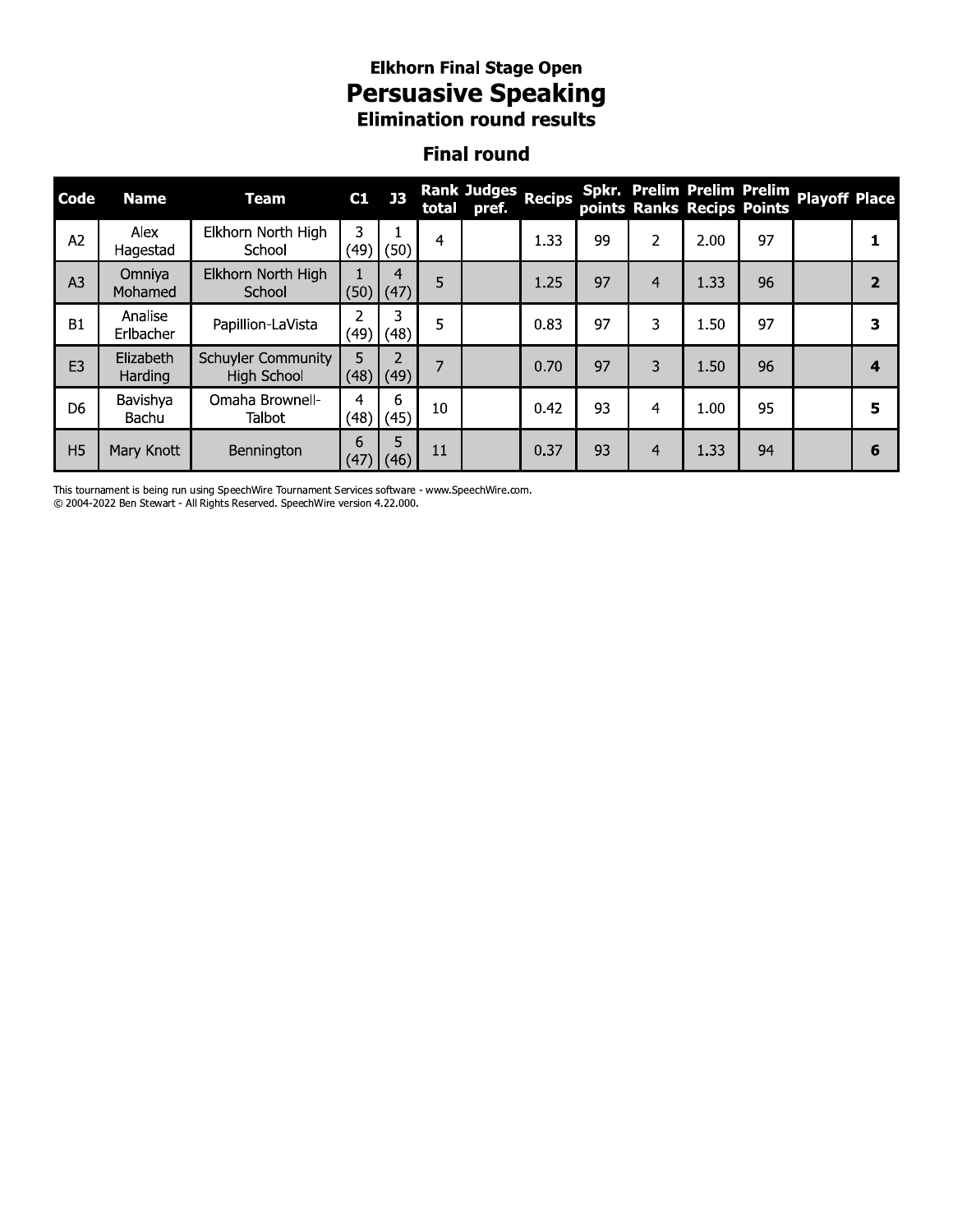## **Elkhorn Final Stage Open Poetry Interpretation**<br>Elimination round results

#### **Final round**

| Code            | <b>Name</b>         | <b>Team</b>                              | <b>J4</b>              | F <sub>6</sub> | total | Rank Judges<br>pref. | <b>Recips</b> |    |                |      | points Ranks Recips Points | Spkr. Prelim Prelim Prelim Playoff Place |                |
|-----------------|---------------------|------------------------------------------|------------------------|----------------|-------|----------------------|---------------|----|----------------|------|----------------------------|------------------------------------------|----------------|
| B <sub>3</sub>  | Keira Miller        | Papillion-LaVista                        | (50)                   | 2<br>(48)      | 3     |                      | 1.50          | 98 | 3              | 1.50 | 91                         |                                          |                |
| D <sub>15</sub> | Akshay<br>Mehta     | Omaha Brownell-<br><b>Talbot</b>         | $\overline{2}$<br>(48) | (49)           | 3     |                      | 1.50          | 97 | $\overline{2}$ | 2.00 | 100                        |                                          | $\overline{2}$ |
| E <sub>6</sub>  | Colin Gibbons       | <b>Schuyler Community</b><br>High School | 4<br>(42)              | 3<br>(47)      | 7     |                      | 0.58          | 89 | 3              | 1.50 | 100                        |                                          | 3              |
| D <sub>16</sub> | Ingrid Nelson       | Omaha Brownell-<br><b>Talbot</b>         | 3<br>(45)              | 5<br>(45)      | 8     |                      | 0.53          | 90 | 3              | 1.50 | 95                         |                                          | 4              |
| F <sub>13</sub> | Daphne<br>Crews     | Elkhorn High School                      | 5<br>(40)              | 4<br>(46)      | 9     |                      | 0.45          | 86 | 3              | 1.50 | 95                         |                                          | 5              |
| C13             | Skylar<br>Heidemann | Tri County                               | 6<br>(35)              | 6<br>(44)      | 12    |                      | 0.33          | 79 | $\overline{4}$ | 1.00 | 92                         |                                          | 6              |